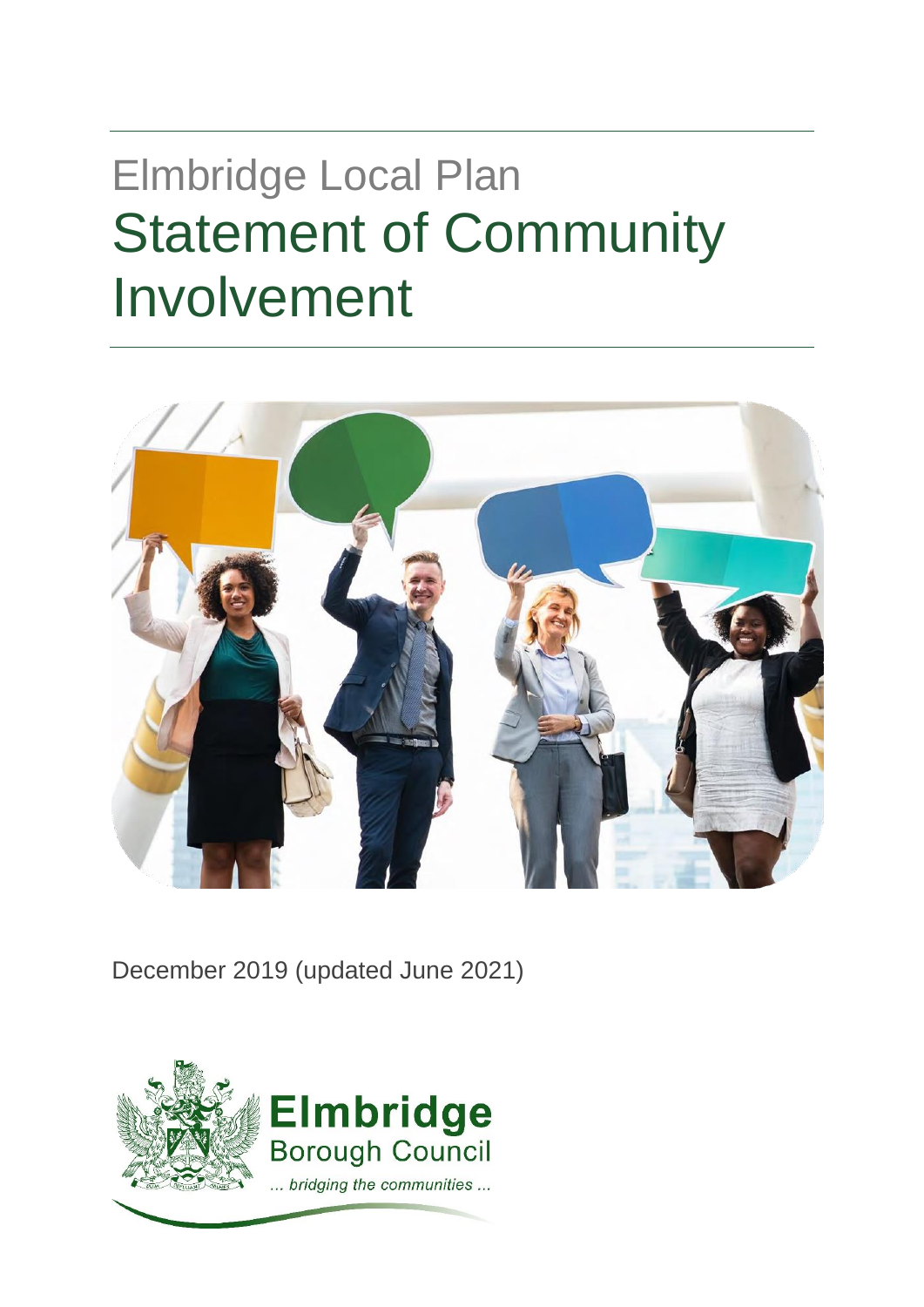### **Contact details**

| Email:     | planningpolicy@elmbridge.gov.uk |
|------------|---------------------------------|
| Telephone: | 01372 474474                    |
| Address:   | <b>Planning Policy Team</b>     |
|            | <b>Planning Services</b>        |
|            | Elmbridge Borough Council       |
|            | Civic Centre, High Street       |
|            | Esher Surrey KT10 9SD           |
| Website:   | elmbridge.gov.uk/planning       |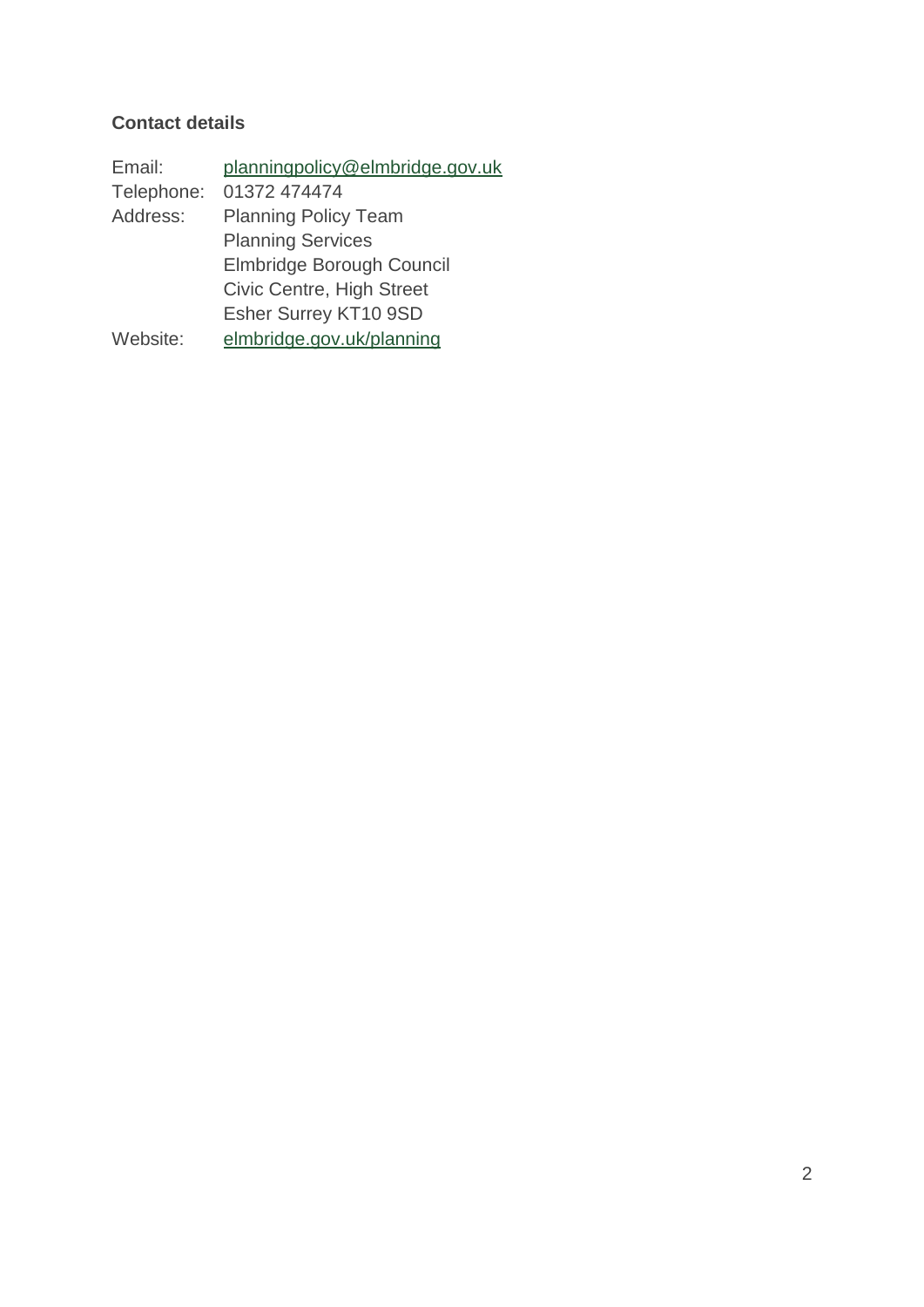## **Contents**

| $\mathbf{1}$   |     |                                                                        |  |
|----------------|-----|------------------------------------------------------------------------|--|
|                | 1.1 |                                                                        |  |
|                | 1.2 |                                                                        |  |
| $\overline{2}$ |     |                                                                        |  |
|                | 2.1 |                                                                        |  |
| 3              |     |                                                                        |  |
|                | 3.1 |                                                                        |  |
|                | 3.2 |                                                                        |  |
|                | 3.3 |                                                                        |  |
|                | 3.4 |                                                                        |  |
|                | 3.5 |                                                                        |  |
| $\overline{4}$ |     |                                                                        |  |
|                | 4.1 |                                                                        |  |
|                | 4.2 |                                                                        |  |
|                | 4.3 |                                                                        |  |
|                | 4.4 |                                                                        |  |
|                | 4.5 |                                                                        |  |
|                | 4.6 |                                                                        |  |
|                | 4.7 | How can I find out more about planning decisions? 18                   |  |
| 5              |     |                                                                        |  |
|                | 5.1 |                                                                        |  |
|                | 5.2 |                                                                        |  |
| 6              |     |                                                                        |  |
| 7              |     |                                                                        |  |
|                |     | Appendix 1: Consultation groups involved in Local Plan production  23  |  |
|                |     |                                                                        |  |
|                |     | Appendix 3: Public Involvement in Supplementary Planning Documents  28 |  |
|                |     |                                                                        |  |
|                |     |                                                                        |  |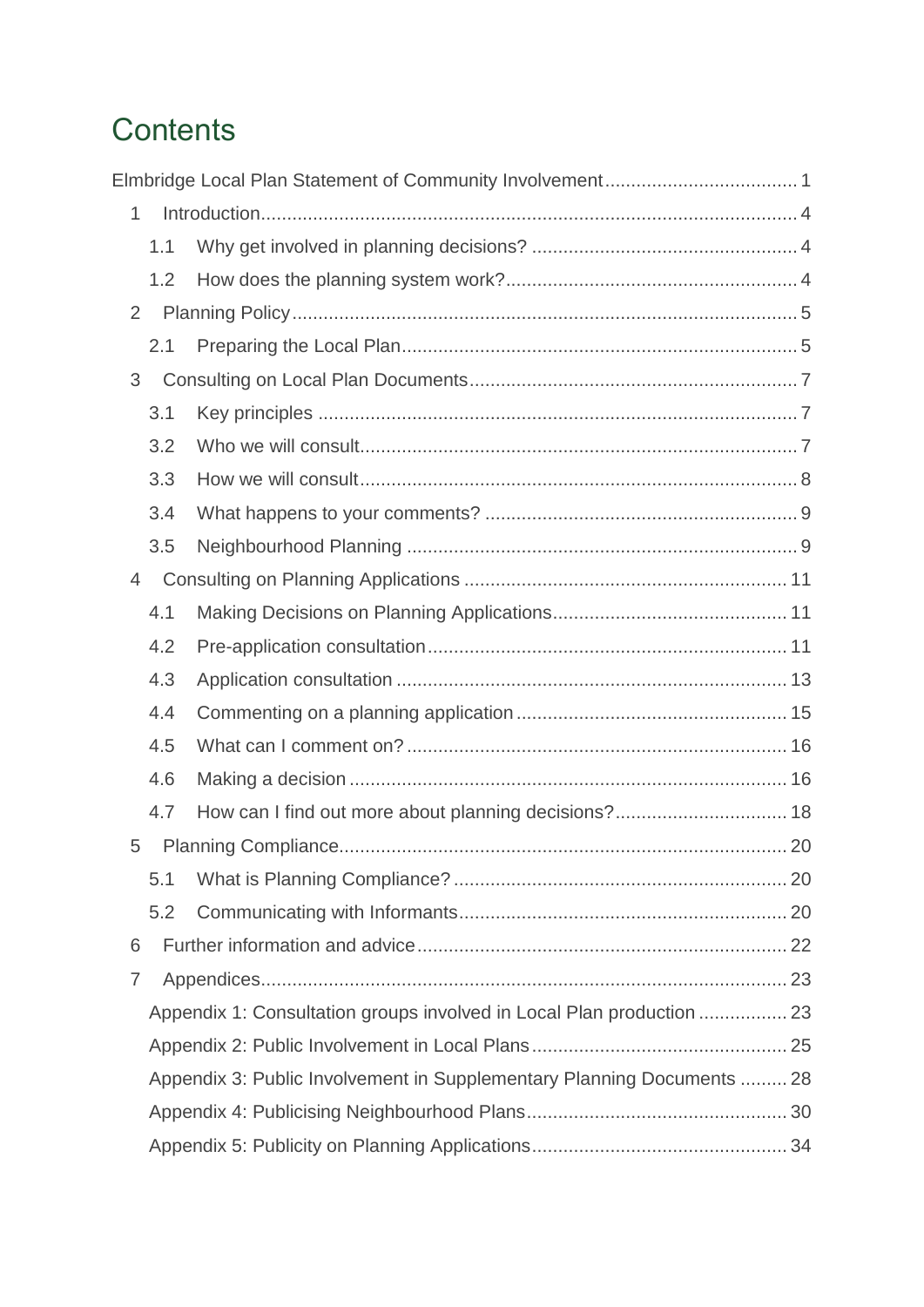## <span id="page-3-1"></span><span id="page-3-0"></span>**1.1 Why get involved in planning decisions?**

**1.1.1** Planning affects us all. The homes we live in, the places we work, the open spaces where we relax and the roads we travel on are all a result of planning decisions.

**1.1.2** The way that Elmbridge Borough develops in the future will be affected by planning, and it is important that local people and organisations are able to put across their views by participating in planning decisions.

**1.1.3** This Statement of Community Involvement (SCI) sets out how Planning Services will involve people in planning decisions. It provides brief guidance to explain how the planning system works and advises on how you can participate in planning decisions, and what you can expect if you choose to get involved.

**1.1.4** Web links are featured throughout this document. If any do not work or have changed please notify us using the contact details at page 2.

## <span id="page-3-2"></span>**1.2 How does the planning system work?**

**1.2.1** There are two key parts to the local planning system - Planning Policy and Development Management.

- 1. **Planning Policy** is concerned with producing the local planning documents and policies that are used to guide development in the Borough of Elmbridge. These documents must conform to relevant Government guidance, and there are specific regulatory procedures which must be followed during their preparation.
- 2. **Development Management** is responsible for processing and determining planning applications, along with other applications including works to trees, advertisements and listed buildings. The team also provides pre-application planning advice. The Planning Compliance team investigates and takes appropriate action in respect of breaches of planning control.

**1.2.2** It is important to note the role of Surrey County Council (SCC) in the planning process. Surrey County Council is responsible for preparing minerals and waste Local Plans. The County Council also processes and determines planning applications for minerals and waste development and for the County Council's own development such as such as schools and libraries

**1.2.3** Elmbridge Borough Council (EBC) is the Local Planning Authority (LPA) for all other types of development. EBC will also consult with SCC on specific planning applications relating to highways, flooding and archaeology.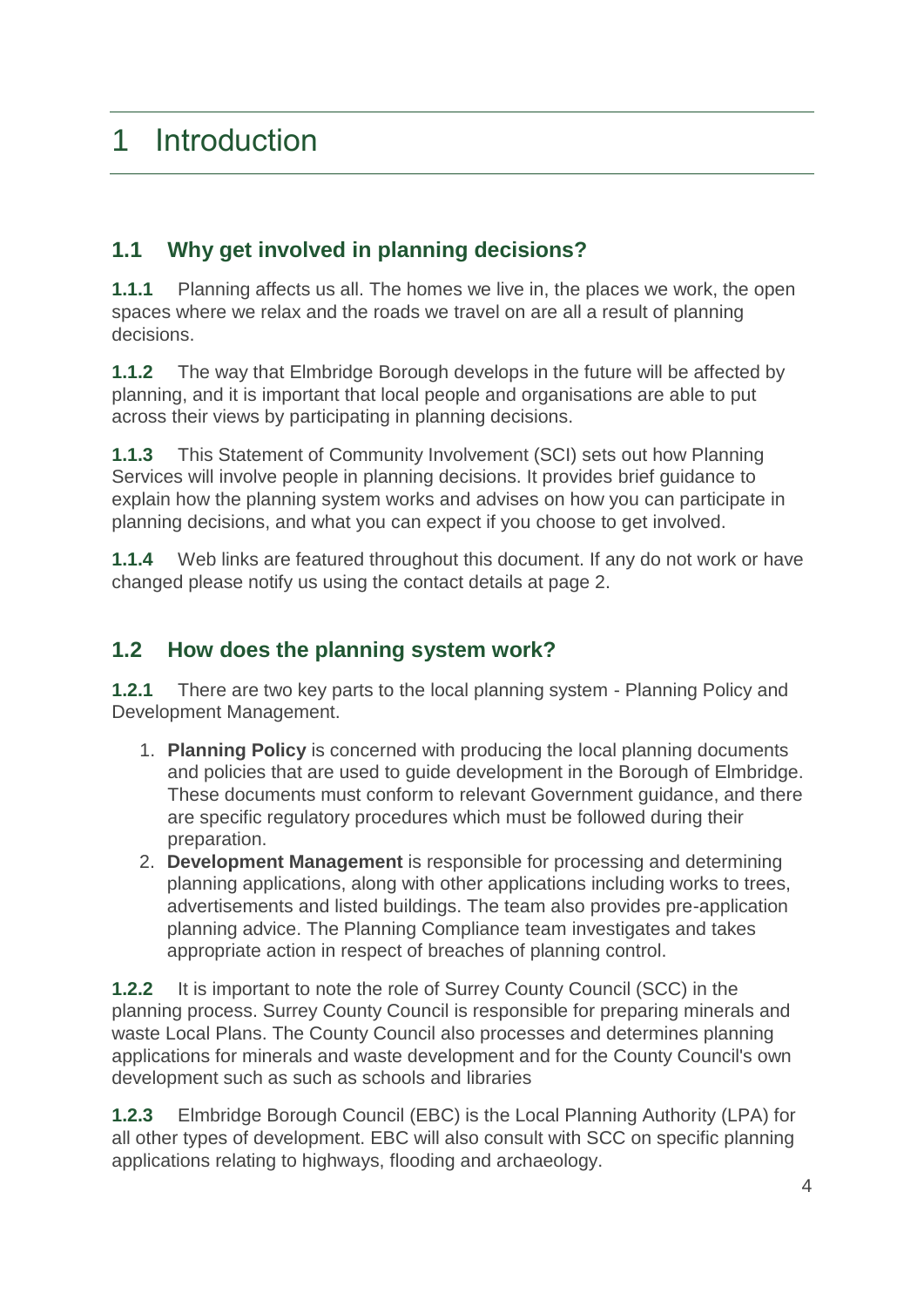## <span id="page-4-0"></span>2 Planning Policy

## <span id="page-4-1"></span>**2.1 Preparing the Local Plan**

**2.1.1** Elmbridge Borough Council's Local Plan will set out a vision for the future development of the Borough over the next 15 years. It will address needs and opportunities in relation to housing, the economy, community facilities and infrastructure. It is also a basis for safeguarding the environment, adapting to climate change and securing good design.

The Local Plan will;

- make clear what development will take place;
- where and when this development will occur;
- How development will be delivered.

**2.1.2** The Local Plan will be consistent with the Government's National Planning Policy Framework (NPPF) and is underpinned by extensive evidence. The Plan is subject to public consultation and independent examination by a Planning Inspector.

**2.1.3** To be effective, plans need to be kept up-to-date. The NPPF states that policies in local plans should be reviewed to assess whether they need updating at least once every 5 years, and should then be updated as necessary.

**2.1.4** The Local Plan sets out the Borough's Spatial Strategy, Development Management policies, site allocations and designations. Other important Local Plan documents include:

- **Supplementary Planning Documents (SPD)** add further detail to policies in the Local Plan. They provide further guidance for development on specific sites and on particular development issues, such as design. They will be supported by appropriate evidence and accord with national planning policy and the Local Plan.
- **Community Infrastructure Levy (CIL)**  is a statutory charge on newbuildings and extensions used to fund infrastructure provision required as a result of new development.
- **A Sustainability Appraisal (SA) and Strategic Environmental Assessment (SEA)** will need to be undertaken for the Local Plan and some other Local Plan documents. These are procedures required by law to assess the economic, social and environmental impact of the plan**.**
- **A Local Development Scheme (LDS)** sets out a 3 year work programmefor producing Local Plan documents.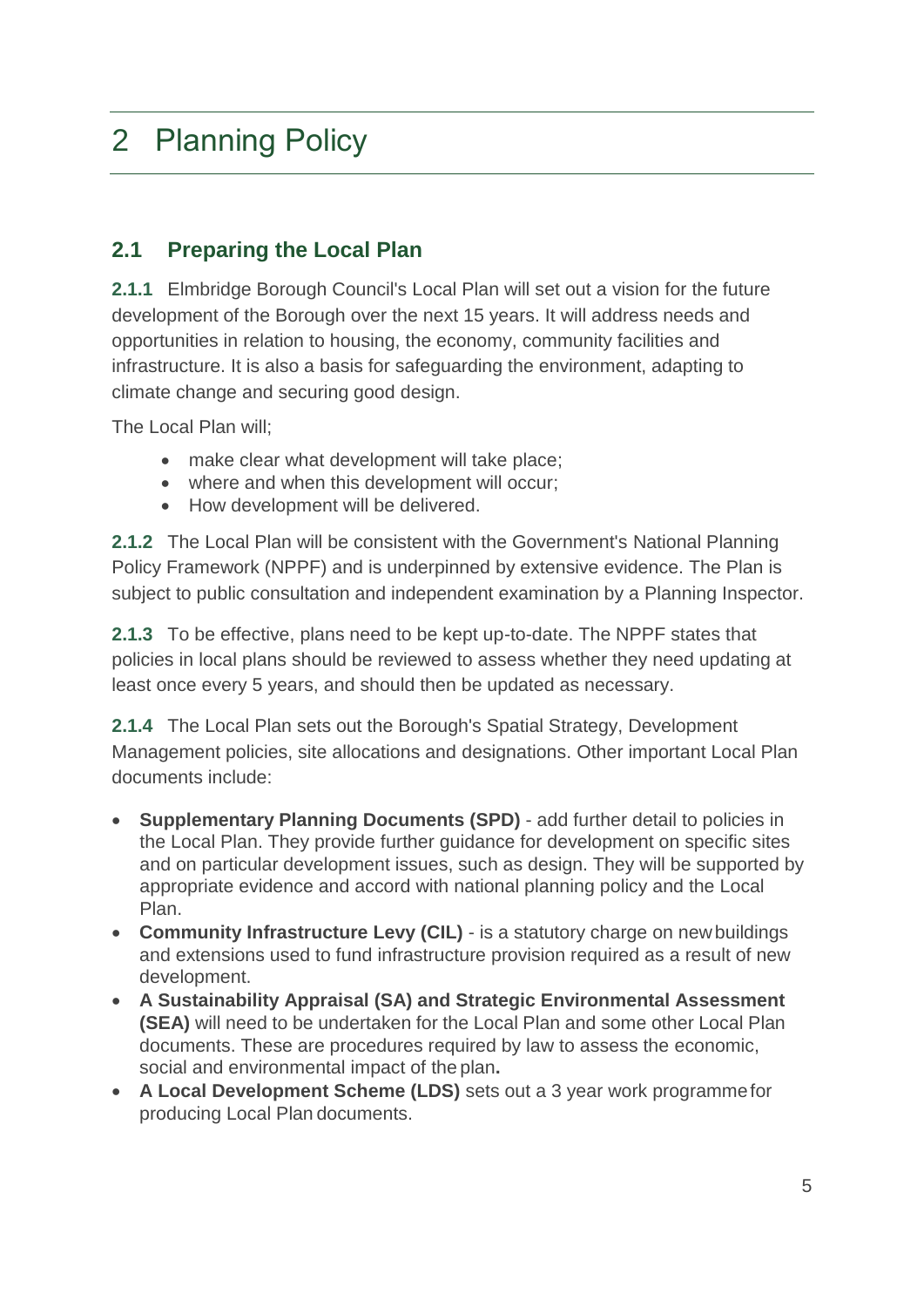**2.1.5** The progress and success of these documents is monitored annually through the Authority Monitoring Report (AMR). The current AMR and previous years are available to view on the [Council's website.](https://www.elmbridge.gov.uk/planning/local-plan/)

**2.1.6** The following diagram explains the process for preparing a Local Plan and Supplementary Planning Documents (SPDs). An SPD is not subject to an independent examination by the Planning Inspectorate.

#### **Figure 1: Stages in preparing a Local Plan and a SPD**

#### **Local Plan Process**

#### **Stage 1: Evidence Gathering**

Collect evidence from various sources, working with a variety of groups and organisations. Consider a range of approaches.

#### **Stage 2: Preparation of Local Plan**

Prepare a Local Plan based on evidence and views collected.

Undertake a Sustainability Appraisal, Habitats Regulation Assessment and Equality Impact Assessment screening reports.

Undertake a minimum 6-week consultation and prepare a consultation statement (Regulation 18\*).

#### **Stage 3: Submission**

Update the Local Plan and Sustainability Appraisal.

Make document available for a 6-week period of representations. Comments limited to soundness and legal compliance (Regulations 19 and 20\*). Submit the Plan, background evidence and consultation statement to the Secretary of State (Regulation 22\*)

#### **Stage 4: Examination**

The Local Plan will be examined by an independent Planning Inspector. The examiner may call a public hearing.

#### **Stage 5: Adoption**

Following the examination, the examiner will provide recommendations on the Plan (Regulation 25\*). If the examiner finds the Local Plan to be sound, the document can proceed to adoption (Regulation 26\*).

#### **SPD Process**

#### **Stage 1: Evidence Gathering**

Gather evidence to draft the SPD. Screen the draft document to consider whether a full Strategic Environment Assessment, Habitats Regulation Assessment and Equality Impact Assessment are required

#### **Stage 2: Consultation**

Consult on the SPD and inform appropriate general consultation bodies for a minimum 4-week consultation period (Regulation 12 and 13\*). Consider representations made and update the SPD where necessary.

#### **Stage 3: Adoption**

Submit the SPD to full Council for consideration and adoption (Regulation 14\*).

\*The Town and Country Planning (Local Planning) (England) Regulations 2012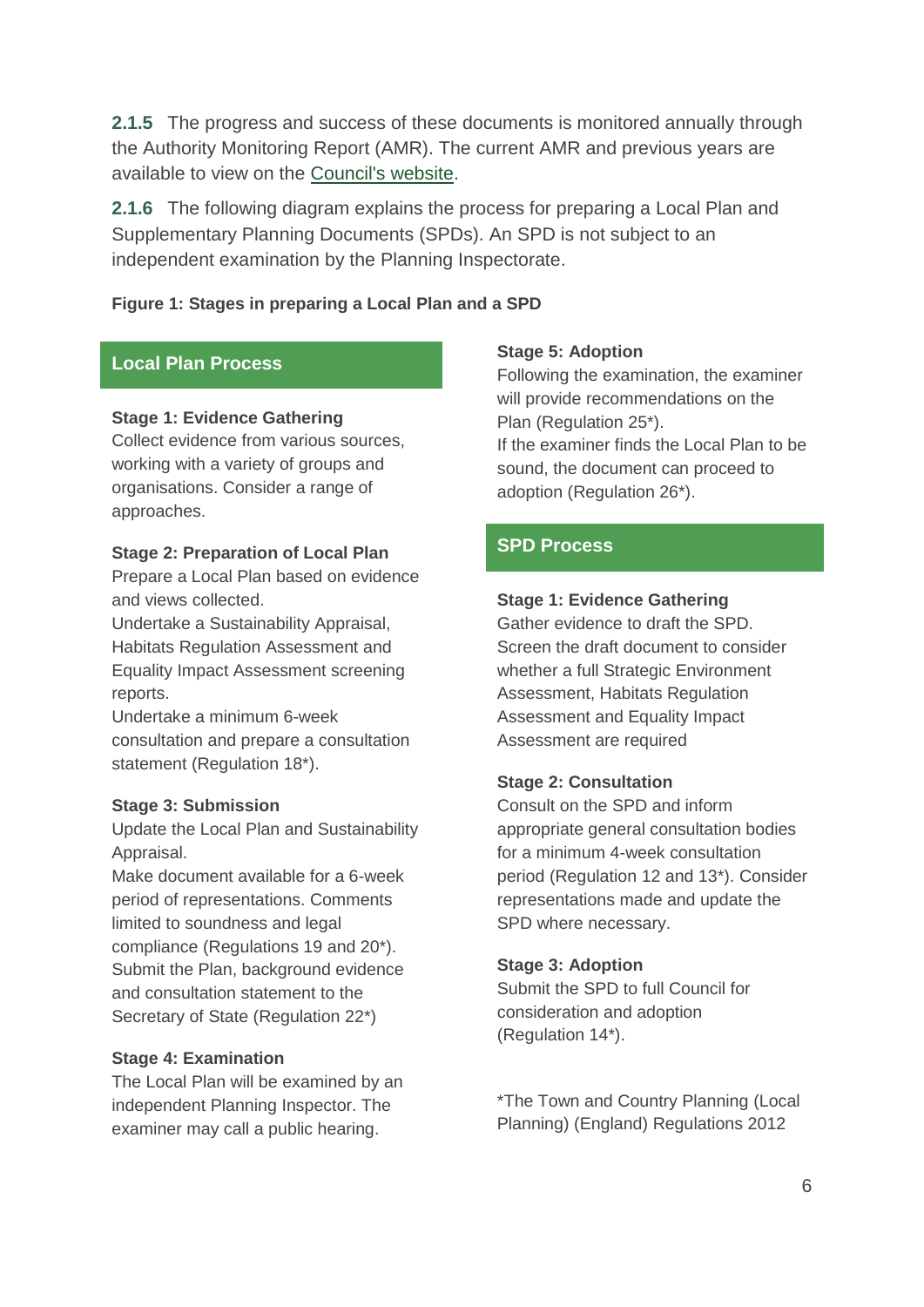## <span id="page-6-0"></span>3 Consulting on Local Plan Documents

## <span id="page-6-1"></span>**3.1 Key principles**

**3.1.1** When the Council consults people and organisations on Local Plan documents, we will be guided by the following five engagement commitments:

- 1 **Be clear about what we are doing** From the outset we will ensure that people understand why we are consulting and engaging them, and how their comments will help to inform or influence decisions. Clear timescales will help people understand when and how their input will be used.
- 2 **Be inclusive** We will provide opportunities for people to engage with us to ensure that our plans and processes reflect the diverse and varied communities that make up our Borough. Information on the Borough's community can be found in our 'Knowing Our Communities' report and our 'Council Plan', which is available to view on the Council's [Population and](https://www.elmbridge.gov.uk/council/population-and-demographics/)  [Demographics](https://www.elmbridge.gov.uk/council/population-and-demographics/) webpage.
- 3 **Be accessible** We will ensure that people have opportunities to take part, and are made aware of consultation exercises as early as possible, so they are able to participate at the right time in the process to influence decisionmaking.
- 4 **Be transparent** We will make clear how the decision-making process will work and how consultation feedback will be used, thereby giving people the confidence that their input and involvement is actively being used to help shape decisions that affect them. This will mean being clear in stating who makes the decisions and when the decision will be made. At the end of each consultation period, we will undertake an analysis of all responses received. This will be included in a consultation summary report published on the Council's website, outlining the actions that we propose to take.
- 5 **Be accountable** We will let people know how we have reached decisions. This will involve making clear the different types and sources of information that have been considered in reaching a final decision.

## <span id="page-6-2"></span>**3.2 Who we will consult**

 $\overline{a}$ 

**3.2.1** The Council is required to send details of planning document consultations to 'specific consultation bodies'. These are organisations that the Council must consult, as specified in planning regulations<sup>1</sup>. Appendix 1 sets out the consultation

<sup>1</sup> The Town and Country Planning (Local Planning) (England) Regulations 2012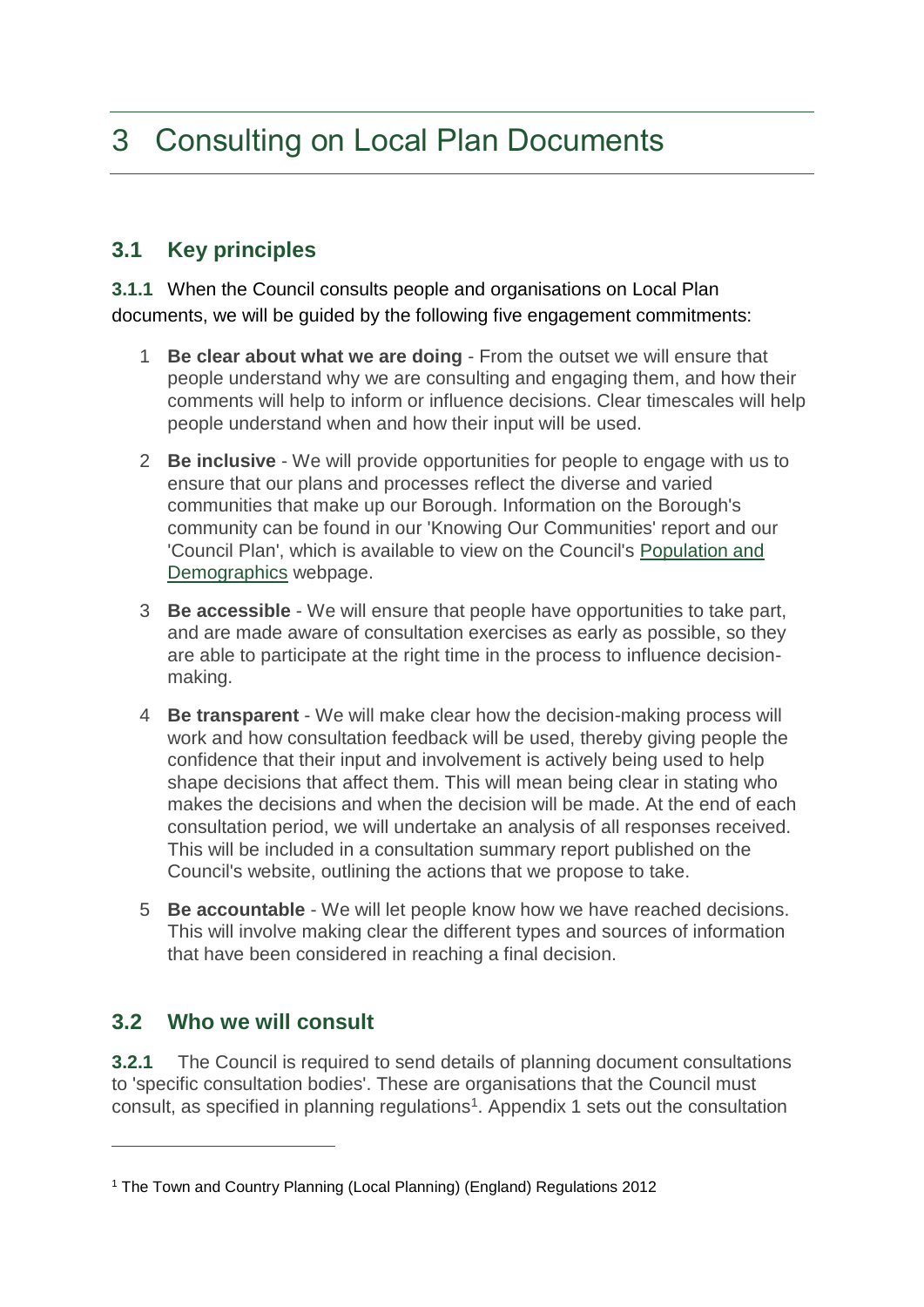groups involved in Local Plan production.

**3.2.2** There are many other people, groups and organisations that will have an interest and will want to get involved. These could include individual residents, residents' associations, Conservation Area Advisory Committees, employees and employers, housing associations, local businesses, the development industry, disability groups, youth groups, faith groups and other stakeholders.

**3.2.3** These people may have a variety of different priorities and interests, and will be able to contribute expertise and knowledge across a range of subject areas.

**3.2.4** In addition, the Council works closely with neighbouring boroughs and districts and the County Council with regards to strategic priorities and areas of common interest. A [Duty to Cooperate Scoping Statement](http://www.elmbridge.gov.uk/EasySiteWeb/GatewayLink.aspx?alId=2468) has been prepared and sets out those authorities and prescribed bodies the Council will engage with throughout the Local Plan process. This document can be found on our [Evidence](https://www.elmbridge.gov.uk/planning/local-plan/local-plan-supporting-evidence/)  [and supporting documents](https://www.elmbridge.gov.uk/planning/local-plan/local-plan-supporting-evidence/) webpage.

**3.2.5** In order to demonstrate effective and on-going joint working, the Council will prepare and maintain one or more Statements of Common Ground, documenting the cross-boundary matters being addressed and progress in cooperating with relevant bodies to address these. In line with the [NPPF,](https://assets.publishing.service.gov.uk/government/uploads/system/uploads/attachment_data/file/740441/National_Planning_Policy_Framework_web_accessible_version.pdf) these will be made publicly available throughout the plan-making process to provide transparency.

**3.2.6** If you would like to be notified of future Local Plan consultation documents, you can register on our [Planning Consultation Portal.](http://consult.elmbridge.gov.uk/consult.ti)

## <span id="page-7-0"></span>**3.3 How we will consult**

**3.3.1** Planning legislation and national guidance set out requirements as to how and when consultation will be undertaken and who must be consulted. Outside of this legal requirement, the Council will use the most appropriate ways of consulting with as many people as possible by balancing cost and time constraints with the likely relevance of the Plan to specific communities and/or organisations.

**3.3.2** Any consultation on draft documents will be no shorter than 6 weeks for Local Plans and 4 weeks for Supplementary Planning Documents. However, should consultation coincide with a holiday period such as Christmas, the time for responses can be extended to take account of this.

**3.3.3** Appendices 2 and 3 set out in more detail how the community will be invited to become involved in the stages of preparation for the Local Plan and Supplementary Planning Documents. By using a range of methods to inform, consult and involve people at the right time, we will enable people to influence the future planning of Elmbridge.

If you would like to be notified of future consultations you can register on our [Planning Consultation portal.](http://consult.elmbridge.gov.uk/consult.ti)

**3.3.4** In line with the GDPR 2018, the [Planning policy privacy notice](https://www.elmbridge.gov.uk/privacy-notices/planning-services/planning-policy/) explains who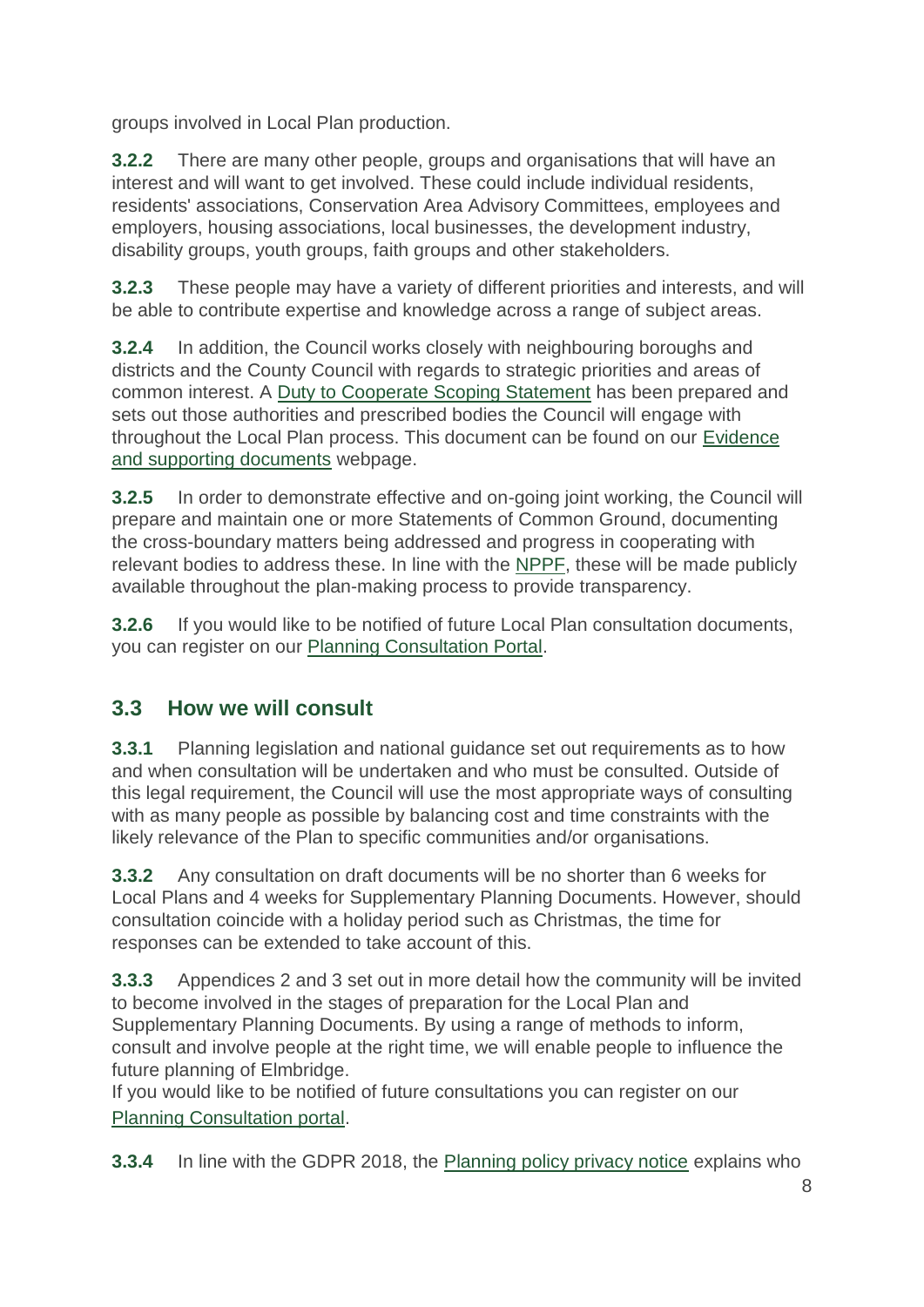planning policy are and what the team does, what personal information is being collected, why we need it, what we do with your information and how it is shared, how long we keep your details and how to contact us.

## <span id="page-8-0"></span>**3.4 What happens to your comments?**

**3.4.1** Any consultation on draft documents will be no shorter than 6 weeks for Local Plans and 4 weeks for Supplementary Planning Documents. However, should consultation coincide with a holiday period such as Christmas, the time for responses can be extended to take account of this.

**3.4.2** All written comments received within the consultation periods will be made available to view. Comments cannot be treated in confidence and we will not accept any confidential or anonymous responses. In order to comply with the [Data](http://www.legislation.gov.uk/ukpga/2018/12/contents/enacted)  [Protection Act 2018,](http://www.legislation.gov.uk/ukpga/2018/12/contents/enacted) personal information will not be made publically available.

**3.4.3** We will not acknowledge submitted comments unless requested. We will not accept or publish any comments that are considered offensive or prejudiced.

**3.4.4** A consultation report summarising comments and a response to the issues raised will be made available on the Local Plan web pages.

**3.4.5** All comments received at the submission stage in the preparation of a Local Plan are submitted to an independent inspector<sup>2</sup> together with the document itself, and all supporting evidence used in is preparation. The inspector will consider whether the document meet the tests of soundness set out in the [National Planning](https://assets.publishing.service.gov.uk/government/uploads/system/uploads/attachment_data/file/740441/National_Planning_Policy_Framework_web_accessible_version.pdf)  [Policy Framework.](https://assets.publishing.service.gov.uk/government/uploads/system/uploads/attachment_data/file/740441/National_Planning_Policy_Framework_web_accessible_version.pdf)

## <span id="page-8-1"></span>**3.5 Neighbourhood Planning**

 $\overline{a}$ 

**3.5.1** Neighbourhood Development Plans (NDPs) were introduced by the [Localism Act 2011.](http://www.legislation.gov.uk/ukpga/2011/20/contents/enacted) They allow local community bodies (Parish Councils or Neighbourhood Forums) to set out a vision for a neighbourhood area and planning policies for the use and development of the land. They focus on local rather than strategic issues.

**3.5.2** As they are not prepared by the Council, the Statement of Community Involvement (SCI) does not prescribe what methods of community engagement must be followed. The appropriate level of community engagement and the size and complexity of the plan will be decided on by the Parish Council or Neighbourhood Forum preparing the NDP. Nevertheless, NDPs should follow, wherever possible, the general principles set out in the SCI and publish a Consultation Statement explaining how the local community was involved in the NDP.

<sup>&</sup>lt;sup>2</sup> The Planning Inspectorate deals with planning appeals, national infrastructure planning applications, examinations of local plans and other planning-related and specialist casework in England. It is an executive agency sponsored by the Ministry of Housing, Communities & Local Government.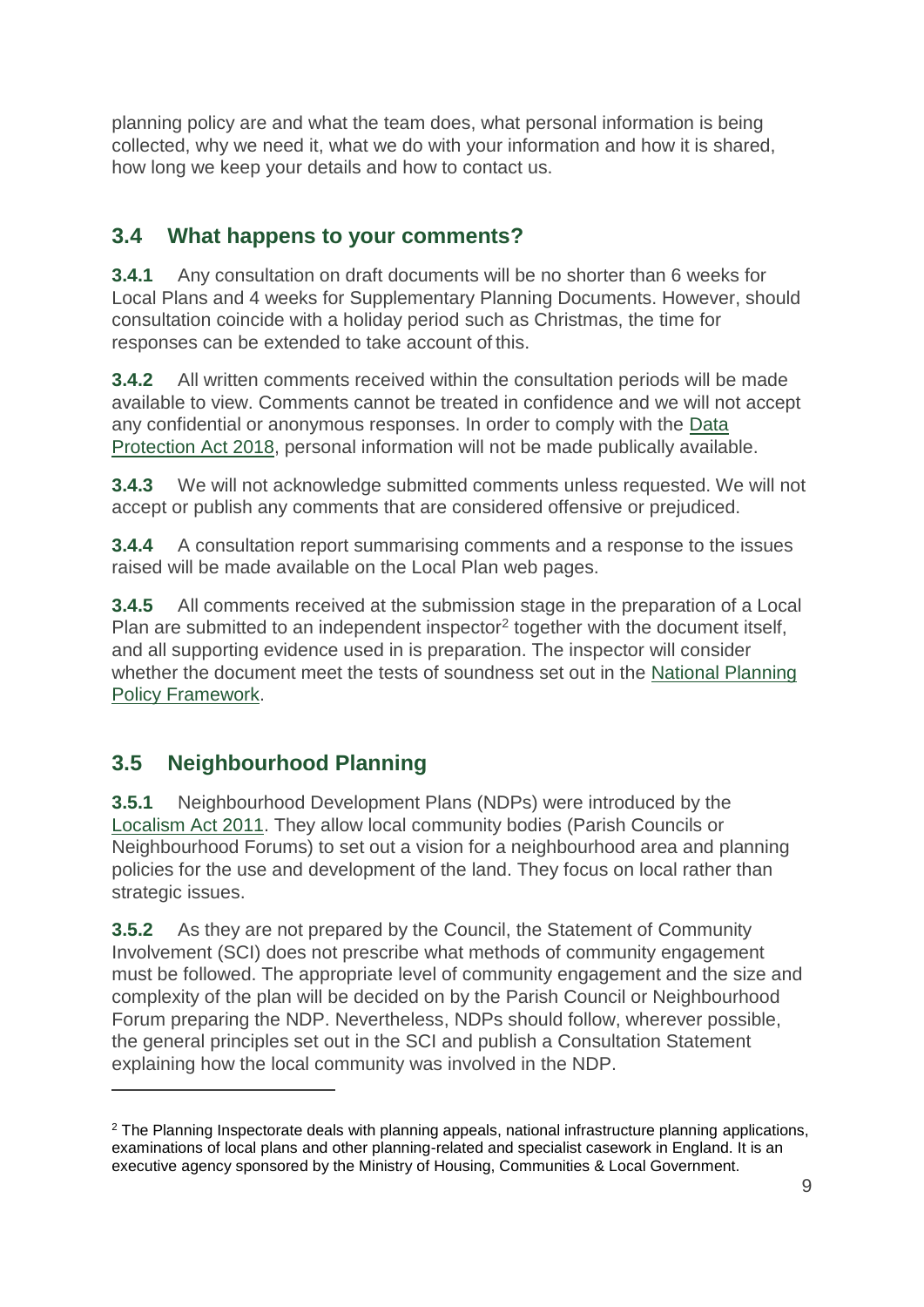**3.5.3** Appendix 4 sets out in more detail how the Council will publicise NDPs. As a brief summary, the Council is required to consult on the following stages during the preparation of NDPs:

- **Neighbourhood Area Application**  the Council will publicise the application for the creation of a neighbourhood area. We will bring the neighbourhood area application to the attention of people who live, work or carry out business in the area.
- **Neighbourhood Forum Application**  the Council will publicise the application for the creation of a neighbourhood forum on our website for a minimum 6 week period.
- **Draft NDP** the Council will publicise the draft NDP on our website and invite comments, as well as bringing the consultation to the attention of people who live, work or carry out business in the NDP area. In addition we will notify the bodies referred to in the Neighbourhood Forum or Parish Council's consultation statement.

**3.5.4** The Council will offer support, advice and assistance to the Parish Council or Neighbourhood Forum throughout the process of preparing the NDP. The support offered will be tailored to the needs of the group, but may include attendance at meetings, providing information and advice by e-mail and over the phone and directing the group to external sources for advice and assistance.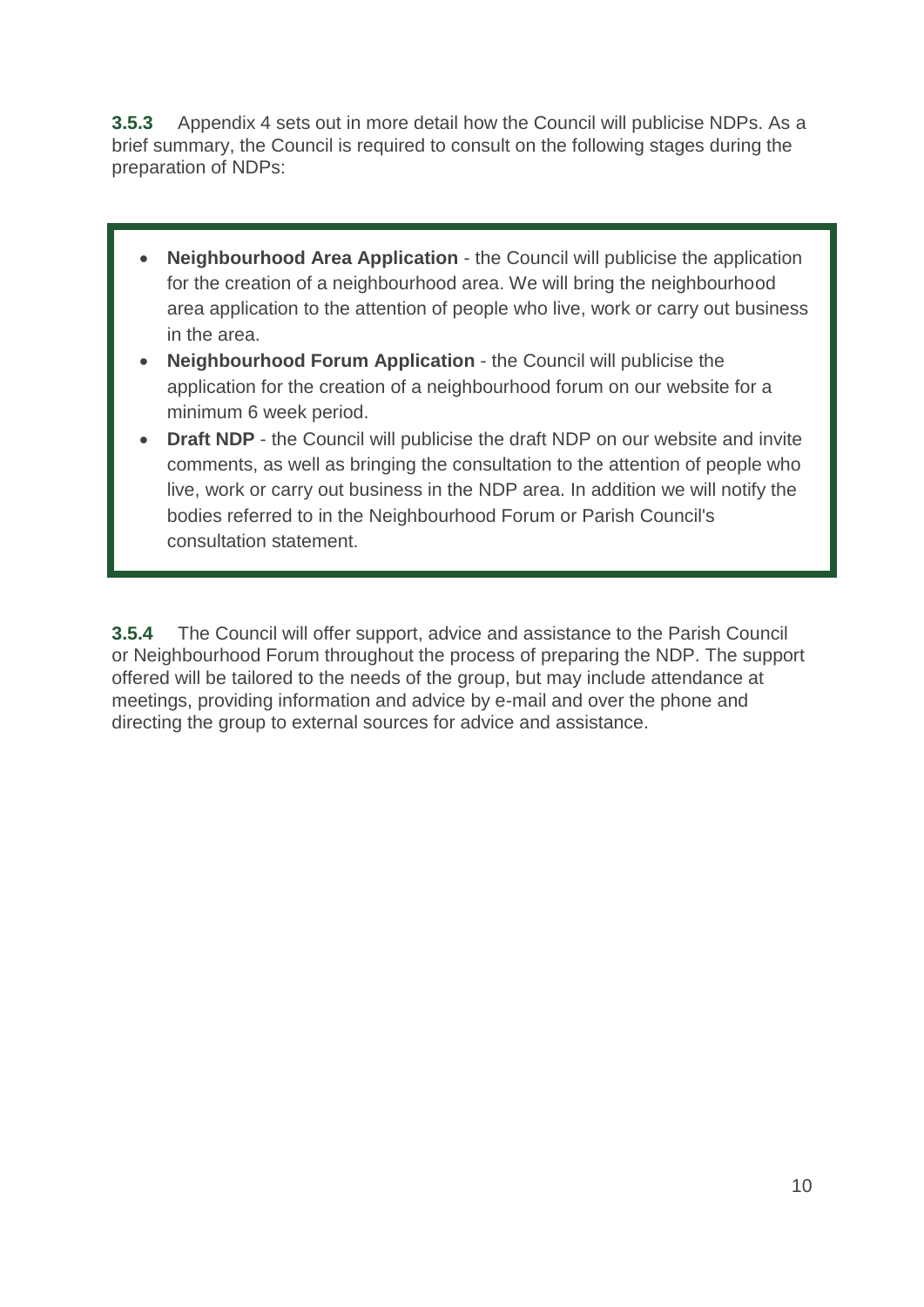## <span id="page-10-0"></span>4 Consulting on Planning Applications

## <span id="page-10-1"></span>**4.1 Making Decisions on Planning Applications**

**4.1.1** The Council is responsible for processing and determining planning applications within the Borough. It is at the planning application stage where specific, detailed decisions are made about the use of land or a building. Applications are considered against national and local policies as well as expert advice, provided internally and externally, which guide whether individual planning applications are approved or refused.

**4.1.2** The Council understands that local residents want to have their say about planning applications that may affect their property or community, and to be assured that their views will be considered in the decision-making process. All stages of the planning application process from registration onwards can be followed on the [Council's planning website.](https://www.elmbridge.gov.uk/planning/search-comment-participate/search-for-or-comment-on-a-planning-application/)

**4.1.3** Once a planning application has been formally submitted, the Council is responsible for carrying out appropriate consultation.

## <span id="page-10-2"></span>**4.2 Pre-application consultation**

**4.2.1** To ensure early public involvement on major development proposals or locally sensitive schemes, developers are encouraged to undertake public consultation before making a planning application. This should provide all relevant groups an opportunity to participate in the evolution of development proposals. Applicants should also liaise early with infrastructure providers for new developments at the pre-application stage. This is a local validation requirement and the types of application and criteria for this is set out online in the [validation](https://www.elmbridge.gov.uk/planning/requirements)  [requirements.](https://www.elmbridge.gov.uk/planning/requirements)

**4.2.2** At present pre-application consultation with the community is dependent on applicants. The Council can only encourage and not require developers to involve the local community and planning applications cannot be refused if a developer refuses to involve the local community. The requirement will give local people a chance to comment when there is still genuine scope to make changes to proposals.

**4.2.3** The suggested methods for applicants to consult during the pre-application stage for significant applications are set out on the next page.

**4.2.4** The cost and time involved in pre-application consultations are the responsibility of the applicant. However the applicant is likely to benefit from early community involvement as it may reduce delays. For example, the applicant will have the opportunity to incorporate the suggestions of the community into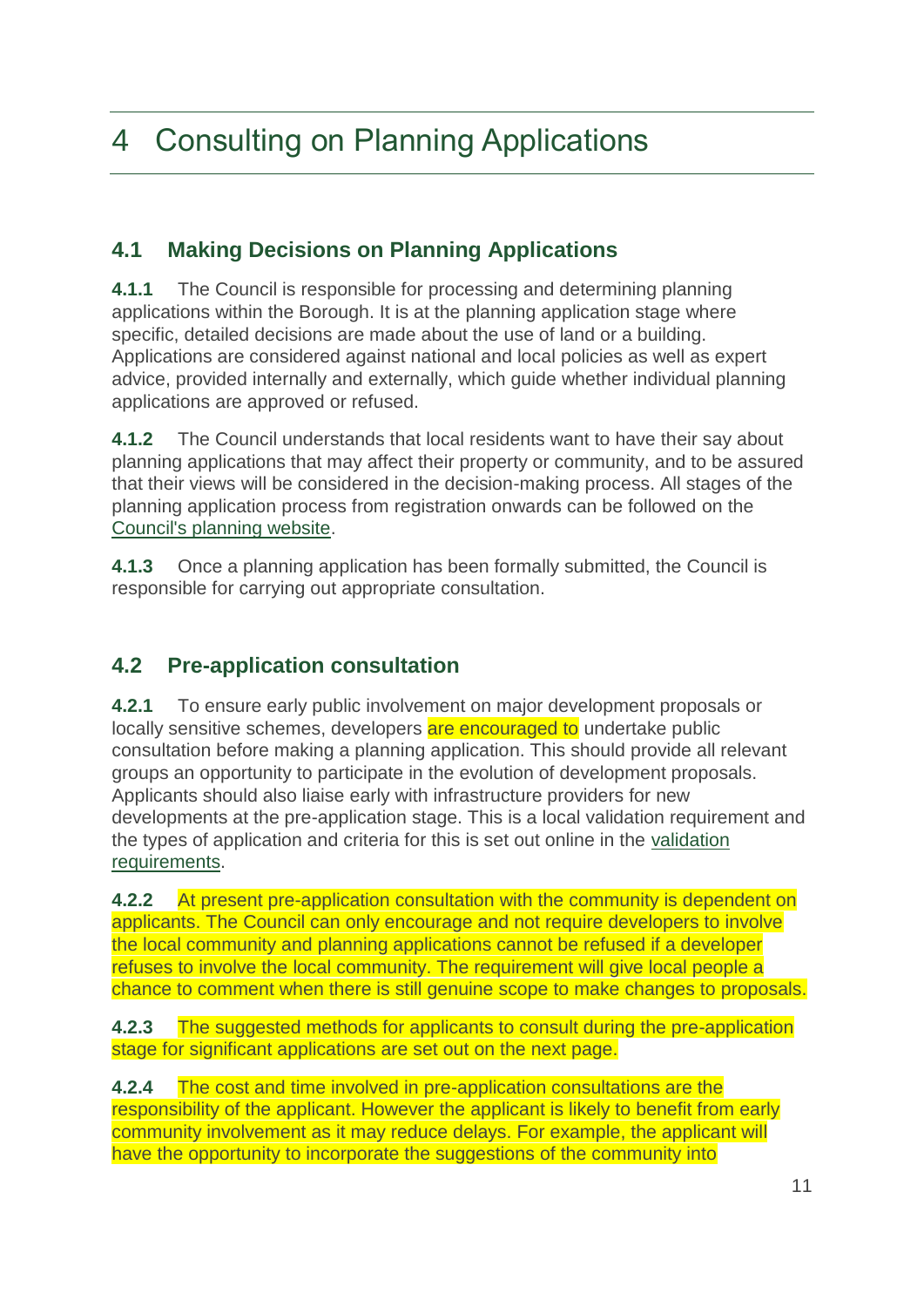proposals, or explain why comments were not taken into account.

**4.2.5** As the size of developments increase the potential impacts, e.g. traffic, also increase. Therefore, the level of consultation will be dependent on the type or size of development being proposed.

**4.2.6** Applicants will need to provide the Council with reasonable access to all information relating to community involvement undertaken to ensure that procedures followed are in accordance with the SCI. When applicants have undertaken community consultation the Council would prefer that a full statement of community involvement is submitted with the planning application.

**4.2.7** Council officers and councillors will expect to be invited to attend preapplication consultation events; however it is essential that impartiality is maintained. Council officers will be supportive but not influential at pre-application consultation events. Where councillors are interested in pre-application processes they will not give an opinion at community involvement events as this may prejudice them from taking part at the planning committee.

#### **It is recommended that the developer undertake the following measures prior to submitting a planning application**

**Development type:** Minor development

**Definition\*:** These involve residential development of between one and nine dwellings or with site areas of less than 0.5ha and other forms of development of less than 1,000m² or on sites of 1ha or less.

**Suggested method for pre-application consultation:**

- Letter to and/or discussion with neighbours about plans

**Development type:** Small scale major development

**Definition\*:** These involve 10 - 199 dwellings or residential development on sites of between 0.5ha and 4ha. For all other uses a major development is one where the floor space to be built or obtained by change of use is between 1,000m<sup>2</sup> and 9,999m², or where the site is between 1ha and 2ha.

**Suggested method for pre-application consultation:**

- Letter to and/or discussion with neighbours about plans
- Surgery/drop in/ exhibition event to discuss proposals with interested neighbours, community groups and consultation bodies (where appropriate)

#### **Development type:** Large scale major developments

**Definition\*:** This includes applications for 200 or more dwellings or where a site area for dwellings is 4ha or more, and applications for all other uses where the floor space to be built or obtained by change of use is 10,000m<sup>2</sup> or more or the site area is 2ha or greater.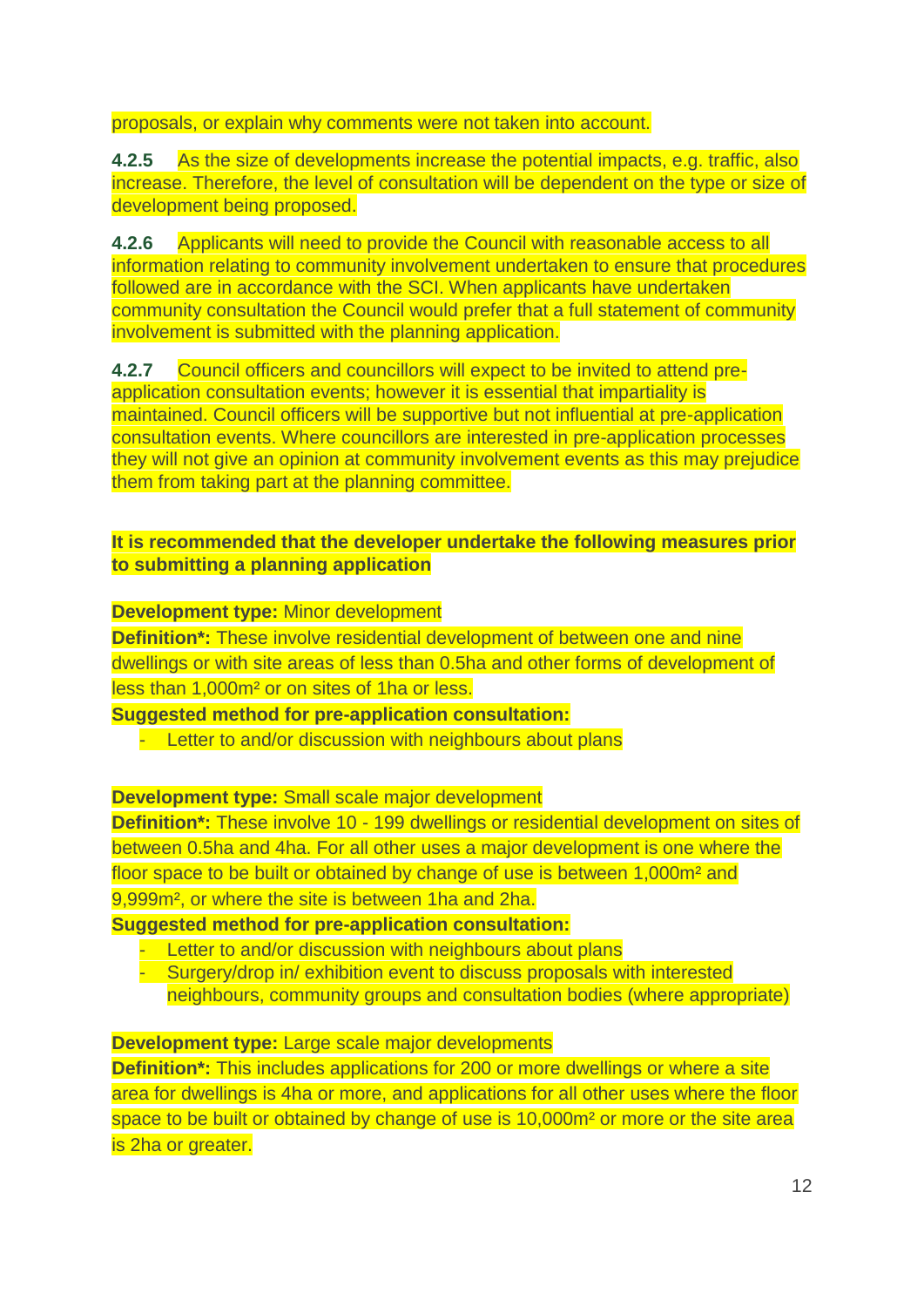#### **Suggested method for pre-application consultation:**

- Letter to and/or discussion with neighbours about plans
- **Surgery/drop in/ exhibition event to discuss proposals with interested** neighbours, community groups and consultation bodies (where appropriate)
- Public Meeting combined with enquiry by design exercise/Planning for Real® exercise. Should include media advertisement to publicise the event and development.

\*Definitions have been classified in accordance with the Government's Planning Statistics Returns – UK National Statistics Glossary.

### **Pre-application Advice**

**4.2.8** The Council encourages developers/applicants to discuss development proposals with Planning Officers prior to submission. This is the only method of getting guidance on drawings or site specific advice from the planning department. For more information on the pre application service please see the [pre-application](https://www.elmbridge.gov.uk/planning/pre-application-advice/)  [advice webpage.](https://www.elmbridge.gov.uk/planning/pre-application-advice/)

### **Planning Performance Agreements (PPAs)**

**4.2.9** A PPA is a project management tool that the applicant and the Council can use to agree timescales, actions and resources for handling particular applications. It covers the pre-application stage as well as the application and post application stages. PPAs are useful for setting out an efficient and transparent process or determining large and/or complex planning applications. They encourage joint working between the applicant and the Council and can help to bring together other parties such as statutory consultees. For more information on the set up and payment of PPAs please see the Planning Performance Agreement webpage

## <span id="page-12-0"></span>**4.3 Application consultation**

 $\overline{a}$ 

**4.3.1** When a planning application is submitted to the Council, it will be considered against a validation checklist to ensure the correct documents have been submitted. The checklist is available on our website on the [Make a planning](https://www.elmbridge.gov.uk/planning/apply-for-planning-permission/)  [application](https://www.elmbridge.gov.uk/planning/apply-for-planning-permission/) webpage. When validation is successful, a planning application will be registered and allocated to a Planning Officer.

**4.3.2** It is at this stage, that the Council will consult on the application. We must undertake a formal period of public consultation prior to deciding the planning application<sup>3</sup>. Appendix 5 sets out in detail the statutory requirements for application consultation and what the Council will do in addition to these depending on the type

<sup>&</sup>lt;sup>3</sup> The statutory requirements for consulting on planning applications are set out in the Town and Country Planning (Development Management Procedure) (England) Order 2015.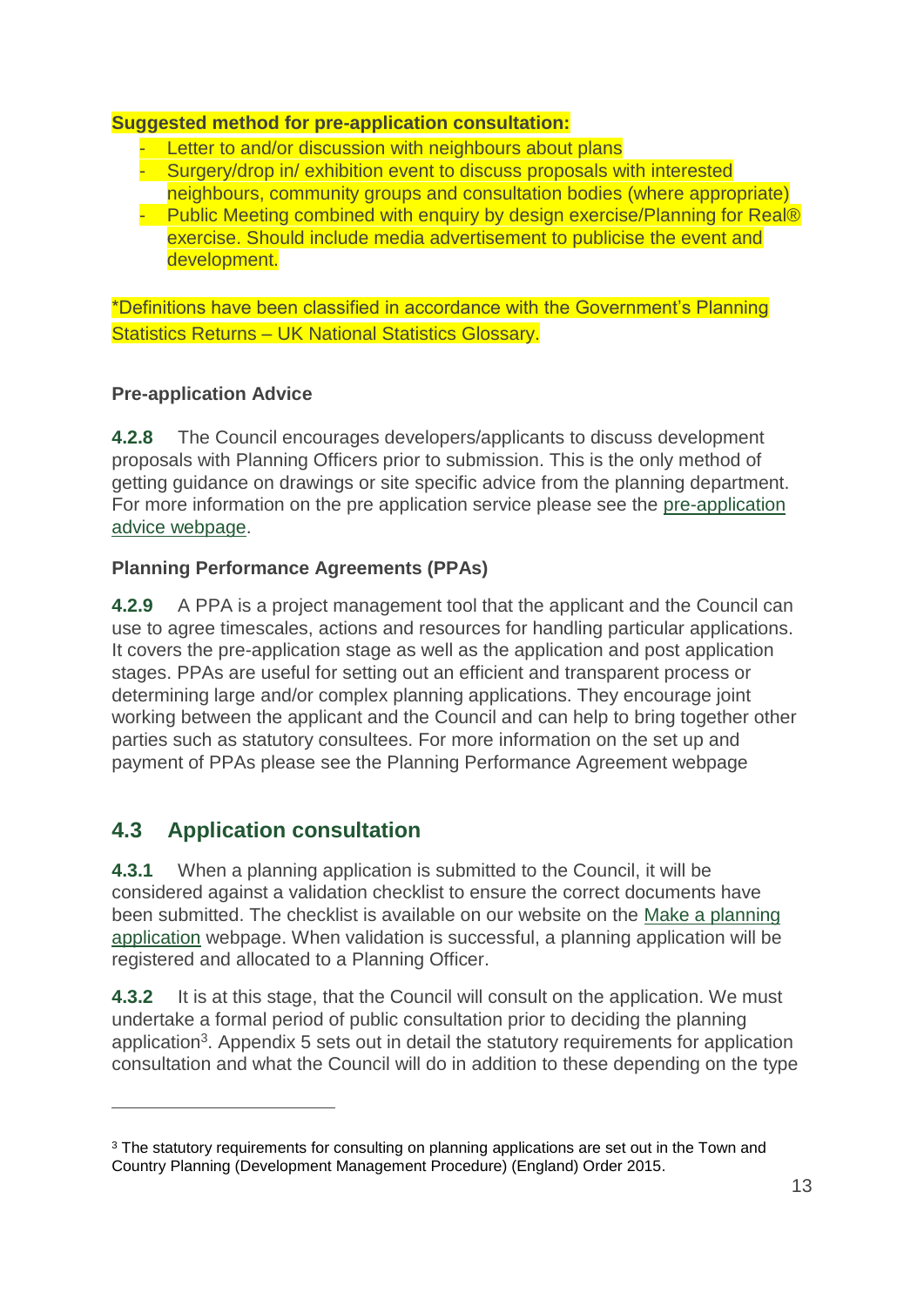and location of development. To summarise, these include:

- Publishing details of planning applications online. You can view details of planning applications on the Council's website on the Comment on a planning application webpage. This can be used to see which planning applications have been registered and to access plans and supporting information relating to both current applications and historic planning decisions. Applications can be searched by address or by an individual planning reference.
- A weekly list of registered planning applications is published on our website. This is also circulated to local Councillors.
- Letters to statutory organisations and interest groups.
- Letters to residents/businesses/properties next to the application site (Please see appendix 5 for circumstances).
- Site notices (Please see appendix 5 for circumstances).
- Newspaper adverts (Please see appendix 5 for circumstances).
- The weekly list is sent to the local press for publication every week, however, this is published at the newspaper's discretion.

| Planning applications<br>Home<br>Planning<br>)<br>$\gg$                                                                                  |                    |                         |                                       |  |
|------------------------------------------------------------------------------------------------------------------------------------------|--------------------|-------------------------|---------------------------------------|--|
| <b>Planning Applications</b>                                                                                                             |                    |                         |                                       |  |
| <b>Advanced Search</b><br><b>Map Search</b><br><b>Search</b>                                                                             | <b>Weekly List</b> | <b>Key Applications</b> | <b>Upcoming and recent committees</b> |  |
| Search for applications from 1948 onwards by application number, postcode or single line of an address.                                  |                    |                         |                                       |  |
| Use our map search to find planning applications by area.                                                                                |                    |                         |                                       |  |
| <b>Application Number</b><br><b>Address</b><br><b>Search</b><br><b>Search</b><br>Or<br>e.g. 10 High Street or KT10 9SD<br>e.g. 2018/1234 |                    |                         |                                       |  |
| Sign up to My Account to receive notifications on all planning applications and decisions in your area.                                  |                    |                         |                                       |  |

**Figure 2: Weekly List Tab - You can view the weekly list from the planning webpage elmbridge.gov.uk/planning under "Search for a planning application".**

**4.3.3** You may wish to receive planning alerts via the 'My Account' service. You can create an account and receive notifications of new applications and decisions near you<sup>4</sup> by visiting the Comment on a planning application webpage. The Planning Alerts system has recently been expanded to include wider notification options, notification of amendments, when an application is going to Committee and when it is possible to register for public speaking.

 $\overline{a}$ 

<sup>4</sup> You can choose the search area to receive planning applications and decision notifications. The search areas offered are 100m, 200m or 500m from your property.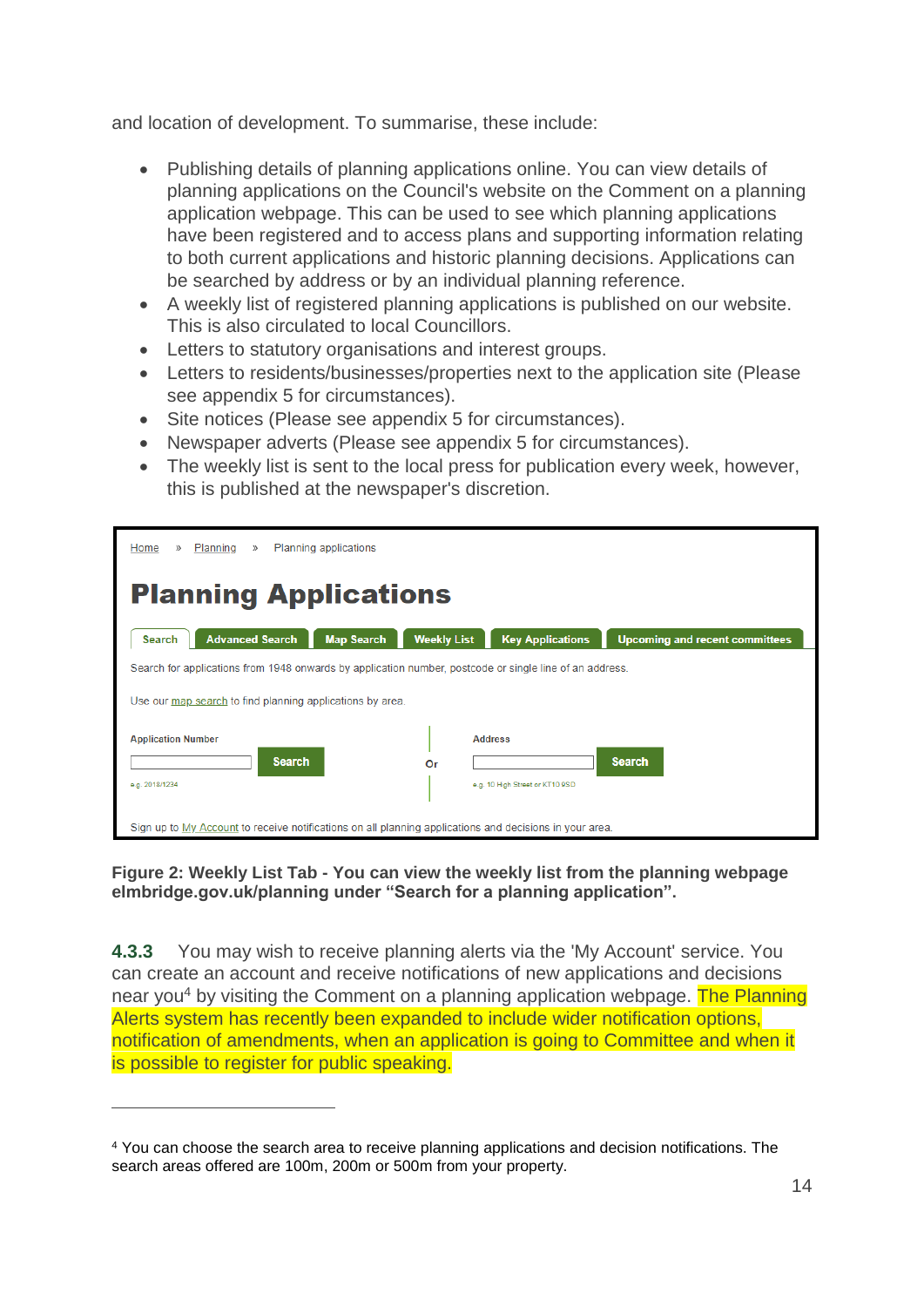**4.3.4** Depending on the type and location of development proposed, the Council will also consult with the following organisations:

- Statutory bodies including the Environment Agency, Natural England and Historic England to establish any specialist concerns arising from the application;
- Neighbouring Local Planning Authorities where the application site boundary adjoins a neighbouring LPA or is likely to impact on a neighbouring LPA.
- Utility bodies (electricity, water, sewage or gas companies);
- Other experts including the Historic Environment Officer and Surrey County Council Highways Officer;
- Claygate Parish Council for all planning applications submitted in the Claygate ward

**4.3.5** National Planning Guidance lists where there is a statutory requirement to consult particular bodies or persons on planning applications for certain types of development. This can be found on the [Consultation and pre-decision matters](https://www.gov.uk/guidance/consultation-and-pre-decision-matters#Public-consultation) webpage, which includes links to the relevant legislation.

## <span id="page-14-0"></span>**4.4 Commenting on a planning application**

**4.4.1** Anyone can comment on a planning application. The timeframe for responding is 21 days from the date of notification, which is extended to take account of bank holidays.

**4.4.2** We encourage you to use the [Comment on a planning application](https://www.elmbridge.gov.uk/planning/search-comment-participate/search-for-or-comment-on-a-planning-application/) webpage as you can comment on a planning application at a click of a button. We will still accept letters and e-mails and these will be uploaded onto the website. For more detailed advice on how to comment on a planning application, please see the guidance detailed at the [Comment on a planning application](https://www.elmbridge.gov.uk/planning/search-comment-participate/search-for-or-comment-on-a-planning-application/) webpage.

**4.4.3** The comments received and additional information including the Officer Report (which includes a summary of comments received and the decision notice) is added to the website so that anyone can view the information upon which a decision is made.

**4.4.4** The comments we receive in response to planning applications are a matter of public record. This means that we cannot treat comments as confidential, and they will be made available to view on the Council's website alongside the name and address of the person making the comment.

**4.4.5** We will not publish any telephone numbers, private e-mail addresses or signatures. We reserve the right not to publish any comments or parts of comments that are not considered suitable for public view, including comments that are offensive, personal or defamatory.

**4.4.6** In line with the General Data Protection Regulation (GDPR) 2018, the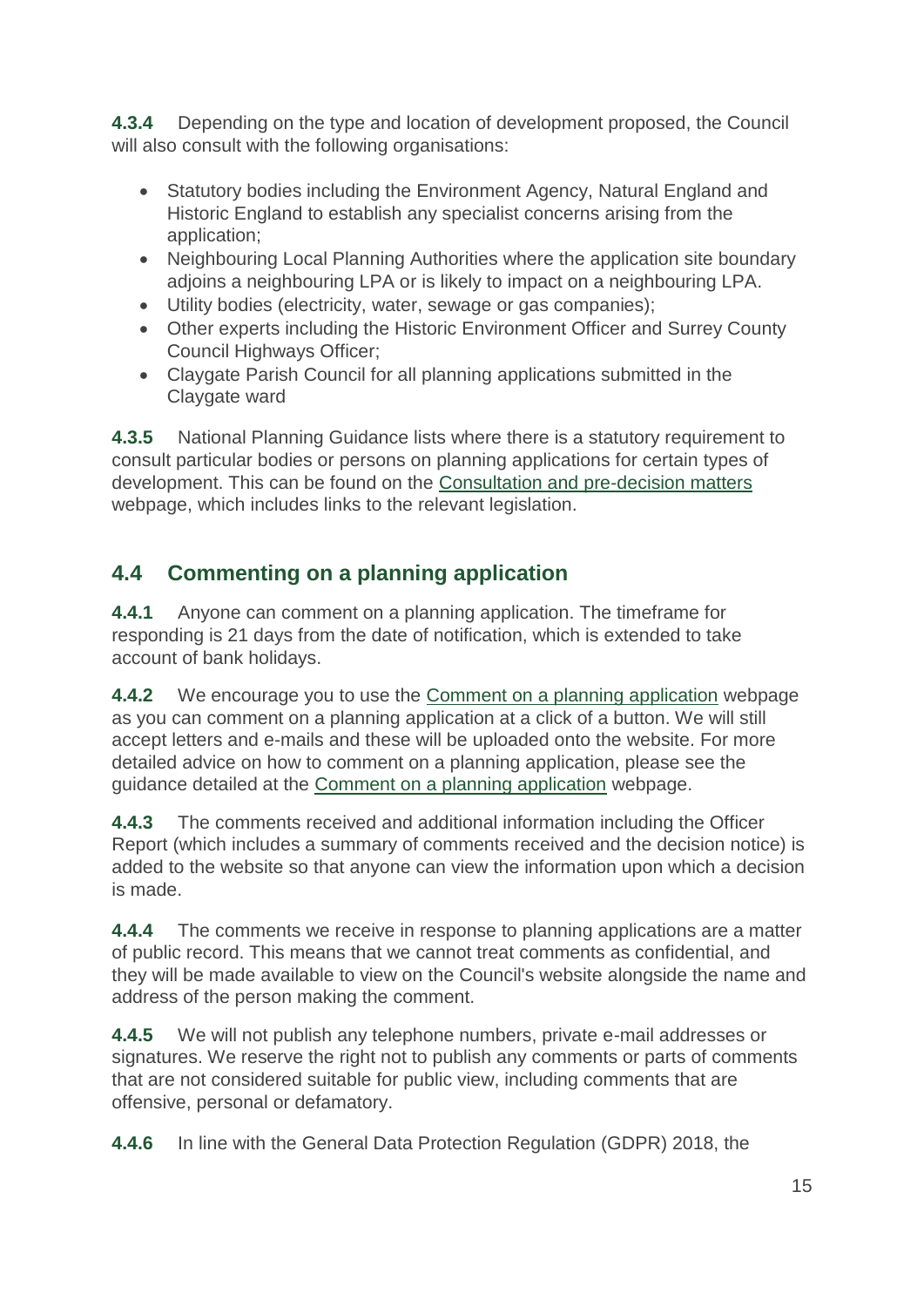[Development Management privacy notice](https://www.elmbridge.gov.uk/privacy-notices/planning-services/development-management/) sets out how your information will be used.

## <span id="page-15-0"></span>**4.5 What can I comment on?**

**4.5.1** If you comment on a planning application, it is important that your comments relate to planning matters as it is only these matters that can be taken into account by the Council when making a decision. Some of the issues that are considered to be planning matters include:

- external appearance
- impact on the street scene or character of the local area
- issues of noise, privacy, disturbance and amenity
- loss of trees or impact on conservation issues
- drainage
- highway safety, traffic and parking issues
- loss of light or overshadowing

This list is not exhaustive. There may be other relevant issues that you wish to comment on.

**4.5.2** Some issues are not regarded as planning matters and are not taken account of when reaching a planning decision. These include:

- loss of a private view
- property value
- other private property matters such as boundary and ownership disputes, or private rights of way
- moral issues or motives of the applicant
- possible future uses outside the scope of the application
- matters covered by other legislation, such as building regulations, licensing or restrictive covenants
- personal matters relating to the identity of the applicant

## <span id="page-15-1"></span>**4.6 Making a decision**

**4.6.1** There are two main ways in which the Council will reach a decision on a planning application. Most planning applications are assessed against our planning policies and decided by managers in the Development Management team under delegated powers, but some larger or contentious applications are decided by an Area Planning Sub-Committee.

#### **Delegated decisions**

**4.6.2** Once the consultation period has been completed, the planning case officer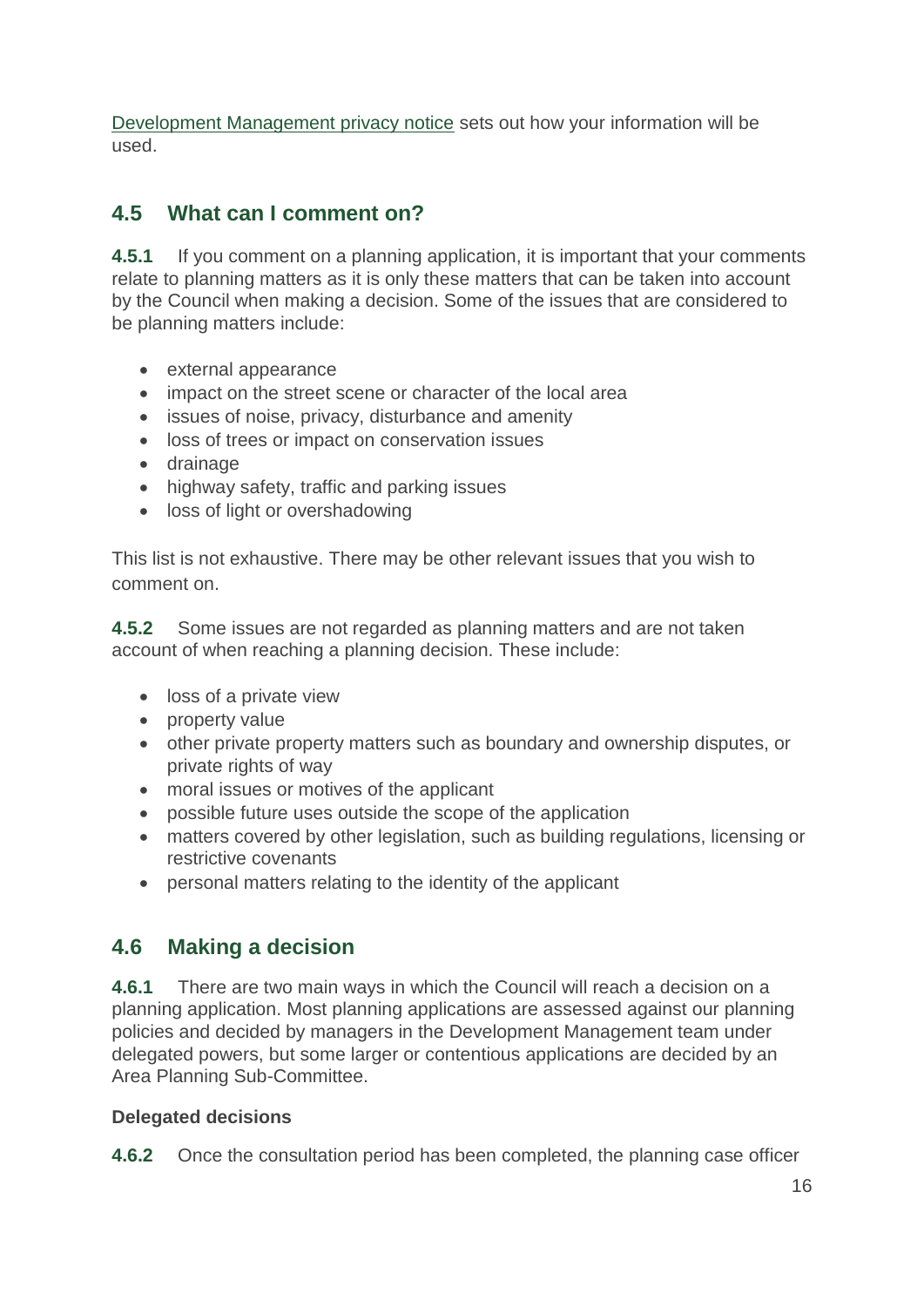will take into account all material considerations, including any representations, relevant local planning policies, national policy and planning guidance. The reasoning behind the case officers' recommendation will be set out in a short report (referred to as the officer report). A decision will then be made by designated planning managers on behalf of the Strategic Director.

### **Area Planning Sub-Committee**

**4.6.3** In some cases, a decision cannot be made under delegated powers and must instead be decided by Councillors at Sub-Committee. The Sub-Committee is open to the public and will decide the following planning applications:

- All applications (except major) 'referred' to a Sub-Committee by a ward member for the ward within the application is situated shall be done on a conditional basis giving a planning reason. Referrals shall be submitted within 28 days of registration.
- Minor applications (1-9 dwellings or non-residential development less than 1000sqm) which are recommended for approval by officers and there are objections from 15 or more households or from Claygate Parish Council. If a petition, or an objection letter is received from an organisation such as a residents association, political party or conservation area advisory committee each shall be treated in the same way as an objection from 1 household.
- Applications for Permission in Principle which are recommended for approval by officers and there are objections from 15 or more households.
- All applications submitted by or on behalf of members, the council or officers of the council.

#### **Full Planning Committee**

- **4.6.4** The Planning Committee will decide the following planning applications:
	- Major applications 'referred' to the Planning Committee by a ward member for the ward within which the application is situated *giving a planning reason*. Referrals shall be submitted within 28 days of registration.
	- Any two members of the Planning Committee have referred an application from an Area Planning Sub-Committee to the Planning Committee. Provided they have been present for the complete consideration of that application at the Area Planning Sub-Committee meeting.
	- Major applications (10+ dwellings or 1000sqm + non-residential floorspace) which are recommended for approval by officers where there are objections from 15 or more households or from Claygate Parish Council. If a petition, or an objection letter is received from an organisation such as a residents association, political party or conservation area advisory committee each shall be treated in the same way as an objection from 1 household.
	- All departures from the Development Plan required to be referred to the Secretary of State.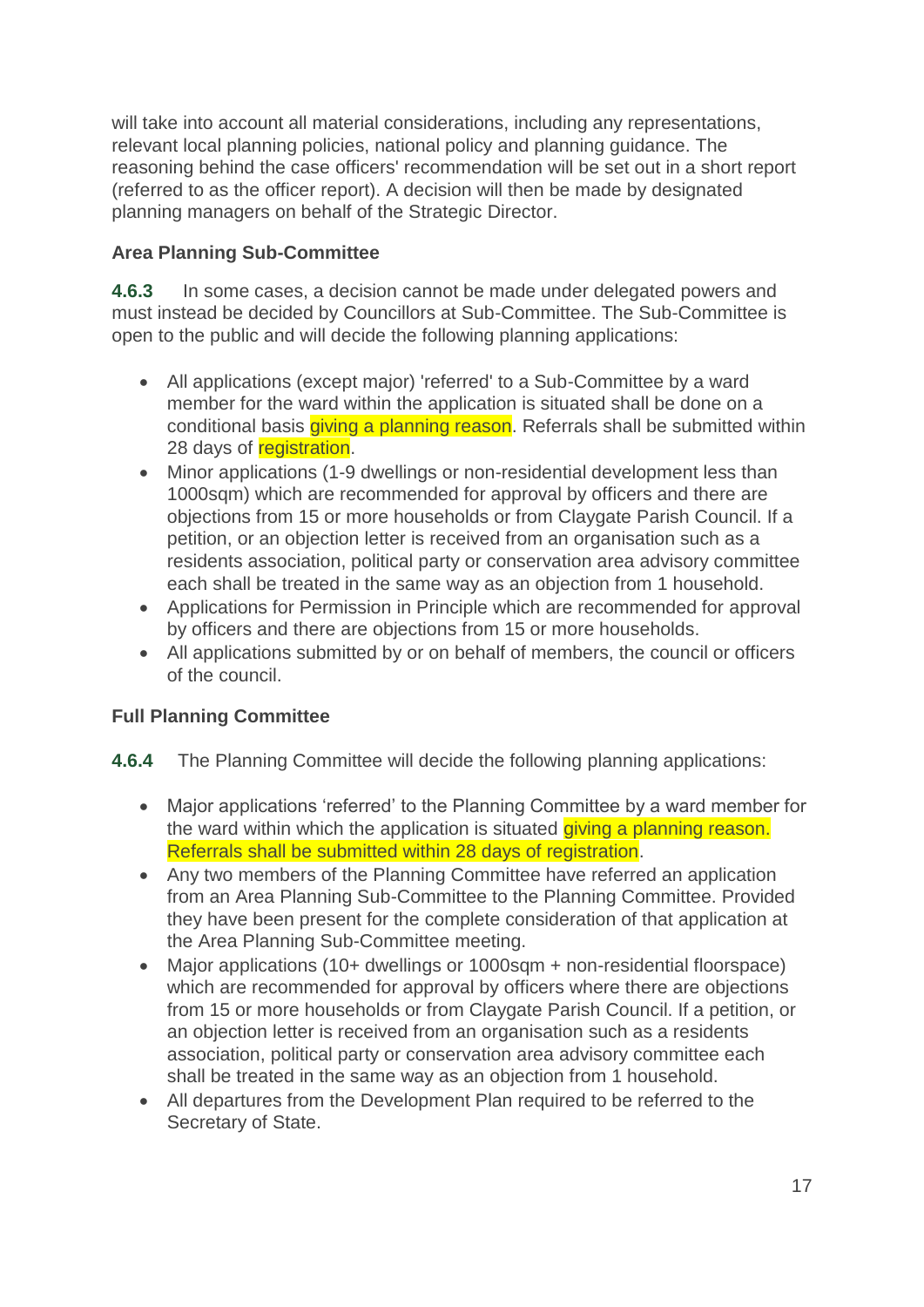#### **Public Speaking at Committee**

**4.6.5** Any planning application on the sub-committee or planning committee agenda will be eligible for public speaking. The onus is on the applicant or interested parties to check when an application is going to committee and to register to speak.

**4.6.6** This Committee process, including an explanation of the areas and public speaking, is explained on the Making a decision webpage.

**4.6.7** Members of the public will need to register their interest to speak on a planning application by phone, no later than midday on the previous Thursday for a Sub Committee meeting or the previous Friday for a Planning Committee meeting. They should call 01372 474474 to register, lines open midday on Monday one week before the meeting for Sub Committees or midday on Tuesday for Planning Committee.

**4.6.8** Once public speaking on an application has taken place there will be no further opportunities to speak. If the application is deferred to another meeting of the same committee public speaking will not be repeated. If an application is referred from an area sub-committee to the full planning committee public speaking will take place at the new committee.

**4.6.9** Applications which are eligible for public speaking are listed on the "Upcoming and recent Committees" webpage (See figure 3)

**Figure 3: Upcoming Committees**

| Home<br>$\mathcal{Y}$ | Planning applications<br>Planning<br>$\rangle$ |                                                                                                                                                                                                                                                |                    |                         |                                                                                                                                                                          |  |  |
|-----------------------|------------------------------------------------|------------------------------------------------------------------------------------------------------------------------------------------------------------------------------------------------------------------------------------------------|--------------------|-------------------------|--------------------------------------------------------------------------------------------------------------------------------------------------------------------------|--|--|
|                       | <b>Planning Applications</b>                   |                                                                                                                                                                                                                                                |                    |                         |                                                                                                                                                                          |  |  |
| <b>Search</b>         | <b>Advanced Search</b>                         | <b>Map Search</b>                                                                                                                                                                                                                              | <b>Weekly List</b> | <b>Key Applications</b> | Upcoming and recent committees                                                                                                                                           |  |  |
| <b>Committee date</b> | <b>Number of cases</b>                         | Applications that are going to forthcoming planning committees or have been in the last few weeks<br>meeting would close midday on the previous Friday. Select view cases to see whether requests to speak are open.<br><b>Committee level</b> |                    |                         | Public speaking requests open at midday one week before the meeting and close at midday two working days before the meeting. For example, requests to speak at a Tuesday |  |  |
| 22/06/2021            | $\overline{c}$                                 | <b>Sub Committee</b>                                                                                                                                                                                                                           | <b>View cases</b>  |                         |                                                                                                                                                                          |  |  |
| 21/06/2021            | $\overline{2}$                                 | <b>Sub Committee</b>                                                                                                                                                                                                                           | <b>View cases</b>  |                         |                                                                                                                                                                          |  |  |
| 15/06/2021            | $\overline{2}$                                 | <b>Planning Committee</b>                                                                                                                                                                                                                      | <b>View cases</b>  |                         |                                                                                                                                                                          |  |  |
| 27/05/2021            | $\overline{2}$                                 | <b>Sub Committee</b>                                                                                                                                                                                                                           | <b>View cases</b>  |                         |                                                                                                                                                                          |  |  |
| 25/05/2021            |                                                | <b>Sub Committee</b>                                                                                                                                                                                                                           | <b>View cases</b>  |                         |                                                                                                                                                                          |  |  |
| <b>Search Again</b>   |                                                |                                                                                                                                                                                                                                                |                    |                         |                                                                                                                                                                          |  |  |

## <span id="page-17-0"></span>**4.7 How can I find out more about planning decisions?**

**4.7.1** Once a decision has been made, a decision notice is sent to the applicant or agent to inform them of the decision. The decision will also be uploaded to the application details webpage under 'Plans & Documents' tab and will be sent to those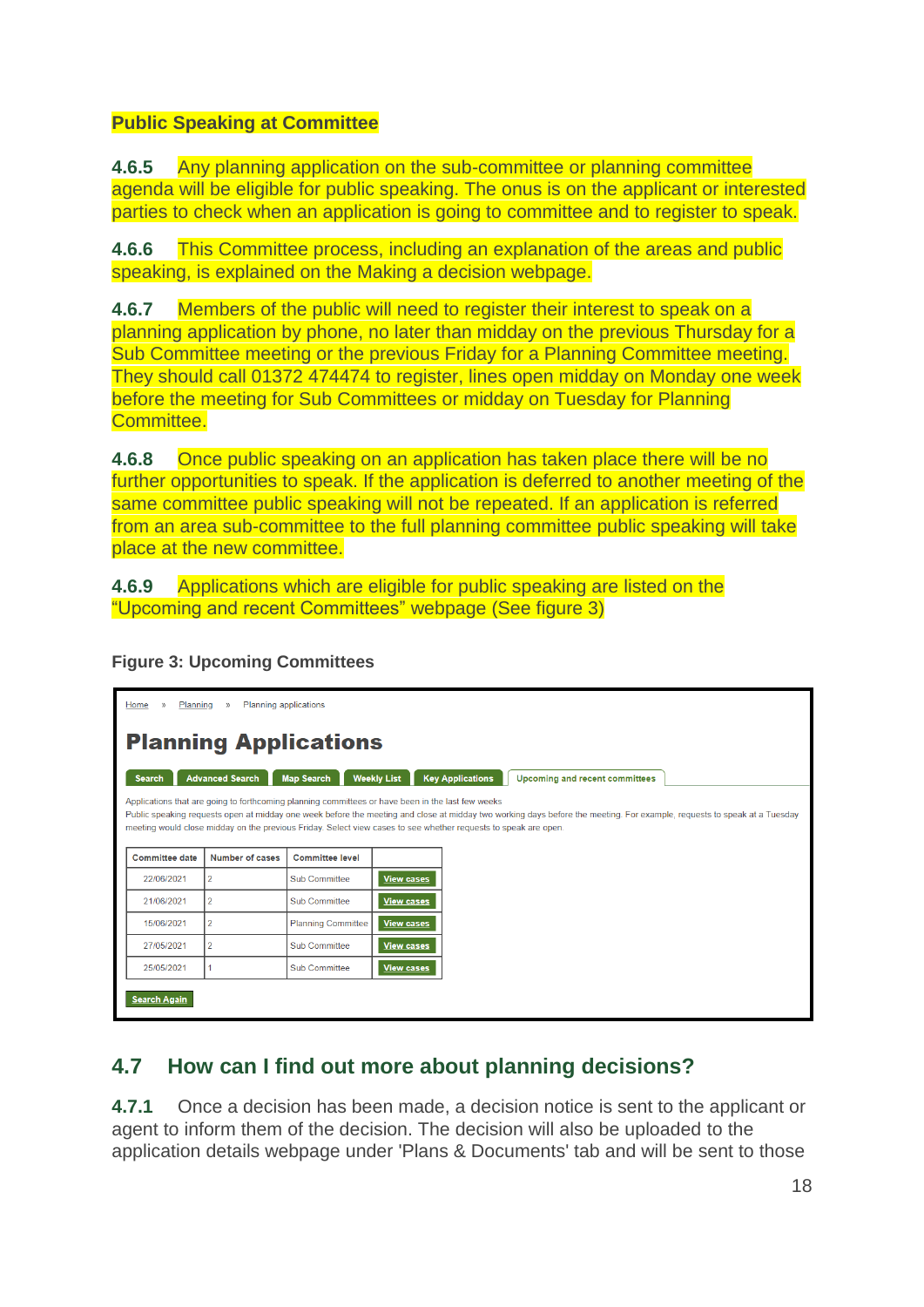using planning alerts. Weekly lists of applications decided in the last 6 weeks are also uploaded on the Planning Applications webpage (see figure 2).

### **Appeals**

**4.7.2** An applicant can appeal against a planning decision if:

- The application has been refused planning permission.
- The decision includes a condition that the applicant is not satisfied with.
- The application has not been determined within the statutory time period.

**4.7.3** The appeal will be determined by an independent Planning Inspector from the Planning Inspectorate. Members of the public who commented on the application will be notified in writing by the Council that the appeal has been lodged. Any previous written comments will be forwarded to the inspectorate. The Planning Inspectorate will inform the Council of the outcome. A monthly list of appeals lodged and appeals decided is available on the [Planning Applications](http://emaps.elmbridge.gov.uk/ebc_planning.aspx?requesttype=parseTemplate&template=WeeklyListAppealsLodgedTab.tmplt) webpage (See figure 4 below).

**4.7.4** Once planning permission has been granted, there is no statutory third party right of appeal to challenge the approval. The only mechanism for interested parties to challenge the granting of planning permission is through a judicial review upon a point of law.

**Figure 4: Planning Applications List including Applications Validated, Applications Decided, Appeals Lodged and Appeals Decided.**

| Home » Planning »                           |                              | Planning applications » Weekly lists |  |                       |                        |  |
|---------------------------------------------|------------------------------|--------------------------------------|--|-----------------------|------------------------|--|
|                                             | <b>Planning Applications</b> |                                      |  |                       |                        |  |
| <b>Applications Validated</b>               |                              | <b>Applications Decided</b>          |  | <b>Appeals Lodged</b> | <b>Appeals Decided</b> |  |
| List of Appeals Lodged in the last 6 months |                              |                                      |  |                       |                        |  |
| Month / Year                                | <b>No of Apps</b>            |                                      |  |                       |                        |  |
| <b>June 2021</b>                            | $\mathbf{0}$                 |                                      |  |                       |                        |  |
| May 2021                                    | 6                            | <b>View Details</b>                  |  |                       |                        |  |
| April 2021                                  | 5                            | <b>View Details</b>                  |  |                       |                        |  |
| March 2021                                  | 12                           | <b>View Details</b>                  |  |                       |                        |  |
| February 2021                               | 13                           | <b>View Details</b>                  |  |                       |                        |  |
| January 2021                                | 15                           | <b>View Details</b>                  |  |                       |                        |  |
| <b>Search Again</b>                         |                              |                                      |  |                       |                        |  |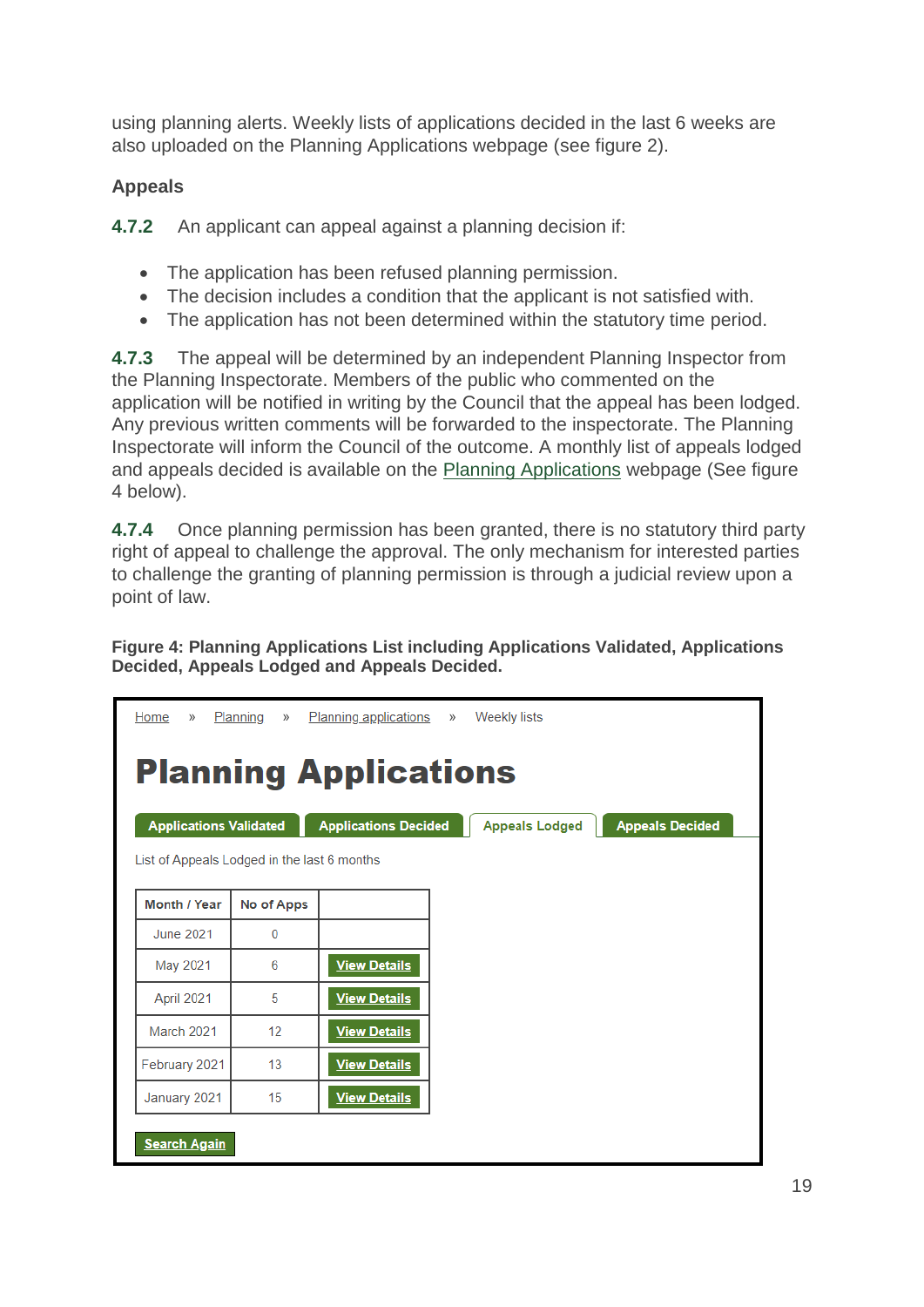## <span id="page-19-0"></span>5 Planning Compliance

## <span id="page-19-1"></span>**5.1 What is Planning Compliance?**

**5.1.1** The planning compliance team investigate breaches of planning control. This can include:

- Untidy land where it affects the amenity of the area.
- Carrying out works (internal and external) to a Listed Building without Listed Building Consent.
- Unauthorised development.
- Breaches of the conditions attached to planning permissions.
- Unauthorised felling of, or carrying out works to, a tree protected by a Tree Preservation Order or in a Conservation Area.
- Unauthorised engineering operations, such as the raising of ground levels.
- **5.1.2** Planning compliance **does not** investigate:
	- Ownership party walls, boundary disputes, land ownership, deeds and covenants (you can seek legal advice for these issues).
	- Disruption noise, smell, anti-social behaviour, overgrown trees and bushes and vehicles (Our [Environmental Services department](https://www.elmbridge.gov.uk/pollution/) can help with issues relating to noise, smells and lights)
	- Site operations health and safety, hours of work, security, graffiti, dangerous structures and poor quality work.
	- Highway matters parking, obstruction and objects on footpaths (contact [Surrey County Council Highways\)](https://www.surreycc.gov.uk/roads-and-transport).
	- Drainage sewers and soakaways.

**5.1.3** Further information can be found on the 'Planning breaches' webpage and the most up to date enforcement plan.

## <span id="page-19-2"></span>**5.2 Communicating with Informants**

**5.2.1** If you have concerns about a possible breach of planning regulations, you can report it to the Council through our [Report a breach of planning control](https://www.elmbridge.gov.uk/planning/planning-breaches/report-a-planning-breach/) webpage. The planning compliance team will then go through the following process: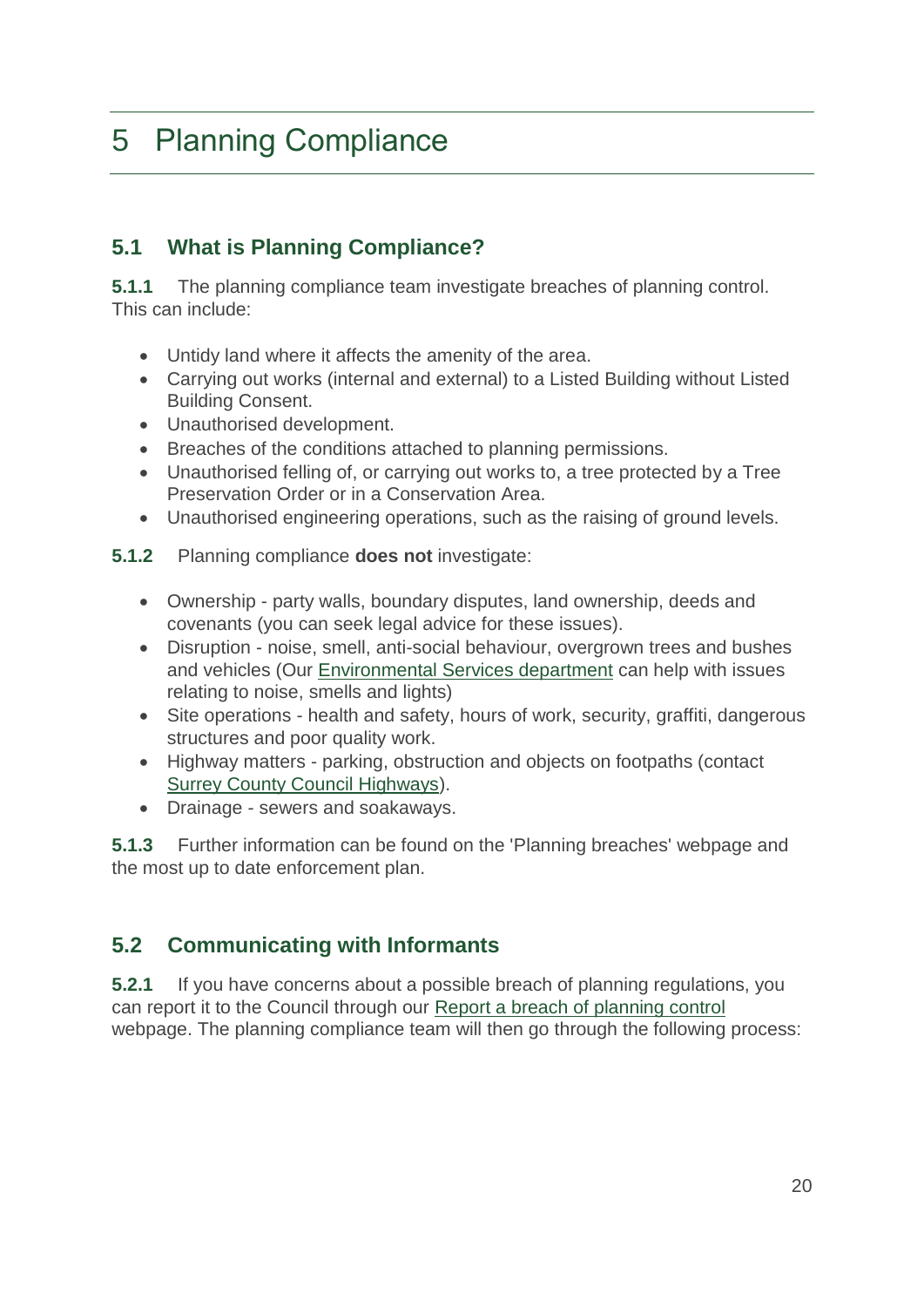- 1. Within 2 working days of the receipt of an investigation request a letter of acknowledgement will be sent to the informant advising them of:
	- The investigation case number,
	- The investigating officers' name,
	- Details of how to make contact the investigating officer directly.
- 2. The informant will be contacted in writing when an investigation has been resolved explaining what has been done to resolve the matter.
- 3. If an investigation has not been resolved within 6 weeks of the date of registration, the informant will be advised as to the progress made and course of action to be undertaken to resolve the matter.
- 4. Where the Council consider it is expedient to close an investigation that is not resolved, it will:
	- i. Write to the properties immediately adjoining the site where the breach has occurred advising the owners of these properties of the nature of the breach and why the investigation is to be closed without resolution of the breach.
	- ii. Take into account any valid planning reasons raised during this consultation.
	- iii. Consult with local ward councillors regarding the matter.
	- iv. Review the decision to be made.
	- v. Explain its findings and actions to the informants before closing the investigation or move to formal action.
- 5. Compliance with points 1 and 2 will be monitored regularly to ensure a high standard of communication is maintained.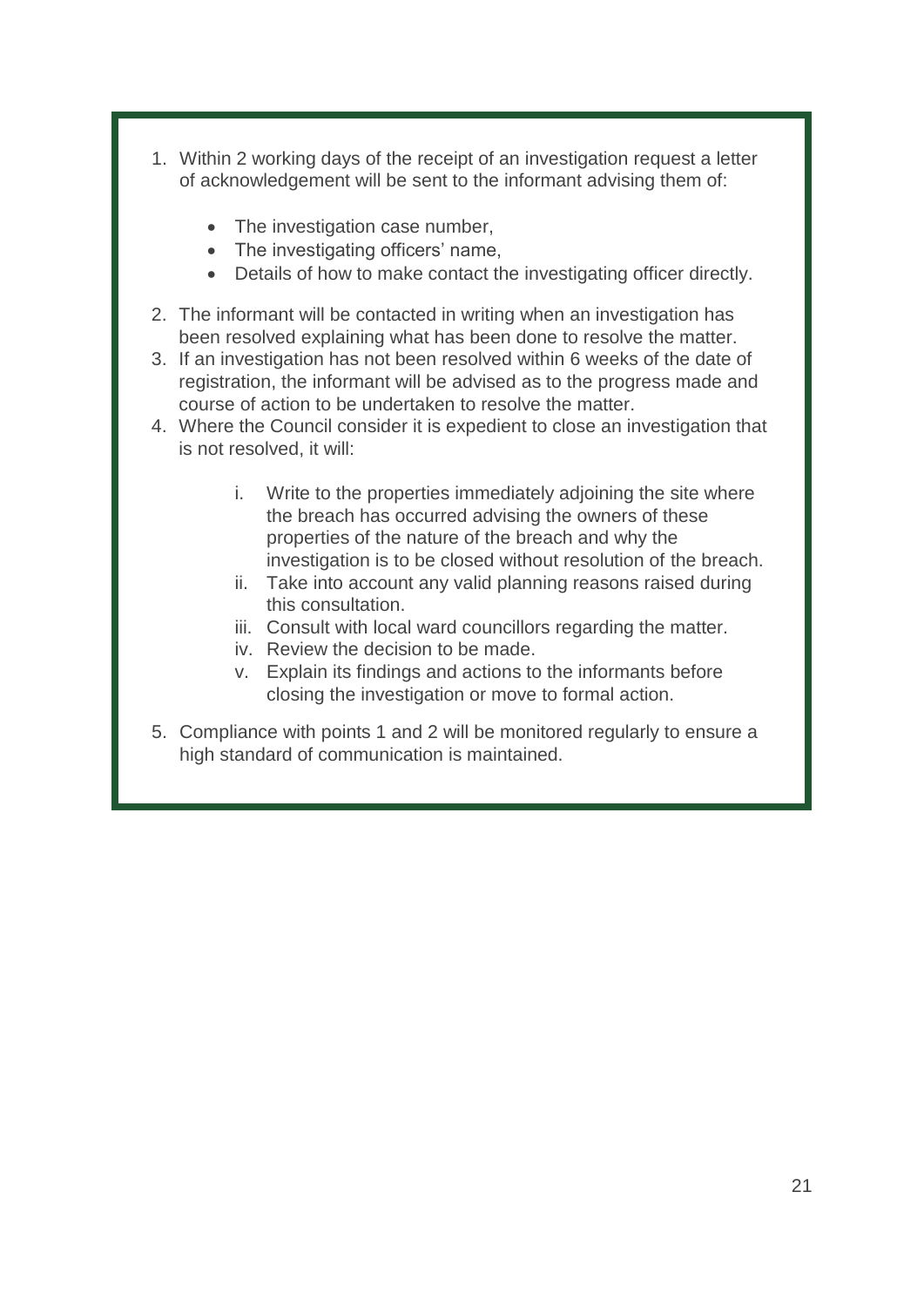## <span id="page-21-0"></span>6 Further information and advice

**6.1** Independent advice on planning is available from Planning Aid England, operated by the Royal Town Planning Institute. This service provides free, independent and professional planning advice to communities and individuals who cannot afford to pay professional fees. Planning Aid England can assist people with their own planning applications and can help them to comment on planning applications and planning policy consultation documents.

**6.2** More information can be found at [planningaid.rtpi.org.uk](http://www.planningaid.rtpi.org.uk/) or alternatively, they can be contacted by phone on 0330 123 9244 or by e-mail on [advice@planningaid.rtpi.org.uk](mailto:advice@planningaid.rtpi.org.uk)

### **Planning Portal**

**6.3** The Planning Portal offers guidance on the planning system. More information can be found at [planningportal.co.uk](https://www.planningportal.co.uk/)

### **Neighbourhood Planning**

**6.4** Advice on Neighbourhood Planning and the process of preparing a Neighbourhood Development Plan is available from Locality, which is a national membership network for community organisations where you can obtain specialist advice and support.

**6.5** More information can be found at [locality.org.uk/projects/building-](http://www.locality.org.uk/projects/building-community/) community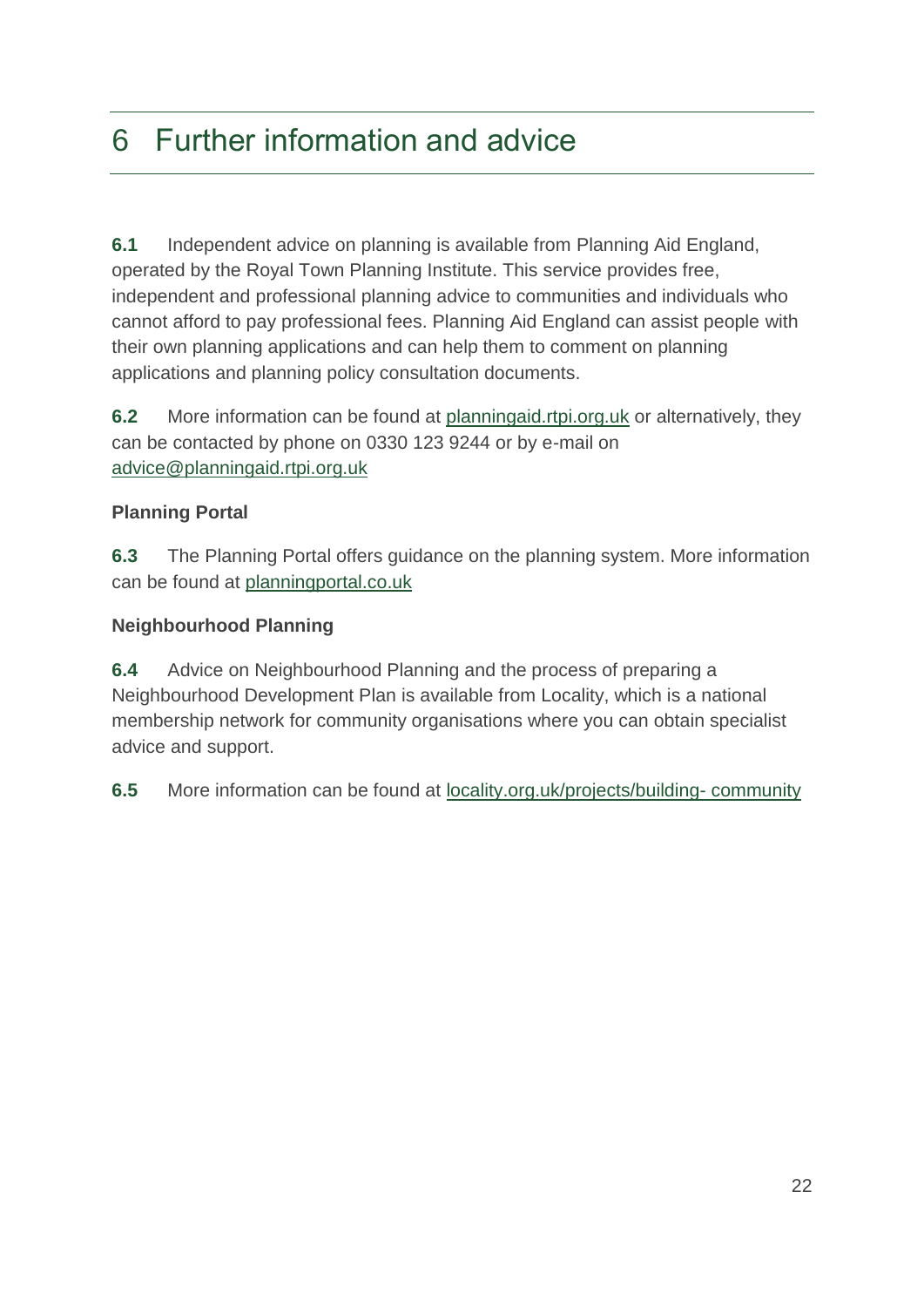## <span id="page-22-0"></span>7 Appendices

## <span id="page-22-1"></span>**Appendix 1: Consultation groups involved in Local Plan production**

### **Specific consultation bodies**

**7.1** The Council must involve the following statutory organisation in the Local Plan process. These along with the government departments listed below form the specific consultation bodies as defined in the Town and Country Planning (Local Planning) (England) Regulation 2012<sup>5</sup>. These are:

- Environment Agency
- Natural England
- Historic England
- Network Rail
- Secretary of State for Transport
- Transport for London
- Mayor of London Greater London Authority (GLA)
- Highways England
- Surrey County Council Strategy, Transport and Planning and Minerals and Waste Planning
- Adjacent Local Authorities
- NHS Surrey
- Surrey Police
- Police and Crime Commissioner
- Relevant telecommunication companies
- Relevant electricity and gas companies
- Relevant water and sewerage undertakers
- Homes England
- Parish Councils

 $\overline{a}$ 

• A neighbourhood forum any part of whose area is in, or adjoins, the local planning authority's are

#### **General consultation bodies**

- Voluntary bodies some or all of whose activities benefit any part of Elmbridge Borough Council's area.
- Bodies that represent the interests of different racial, ethnic or national groups in Elmbridge Borough Council's area.
- Bodies that represent the interests of different religious groups in Elmbridge

<sup>5</sup> These are set out in Part 1, section 2 titled Interpretation.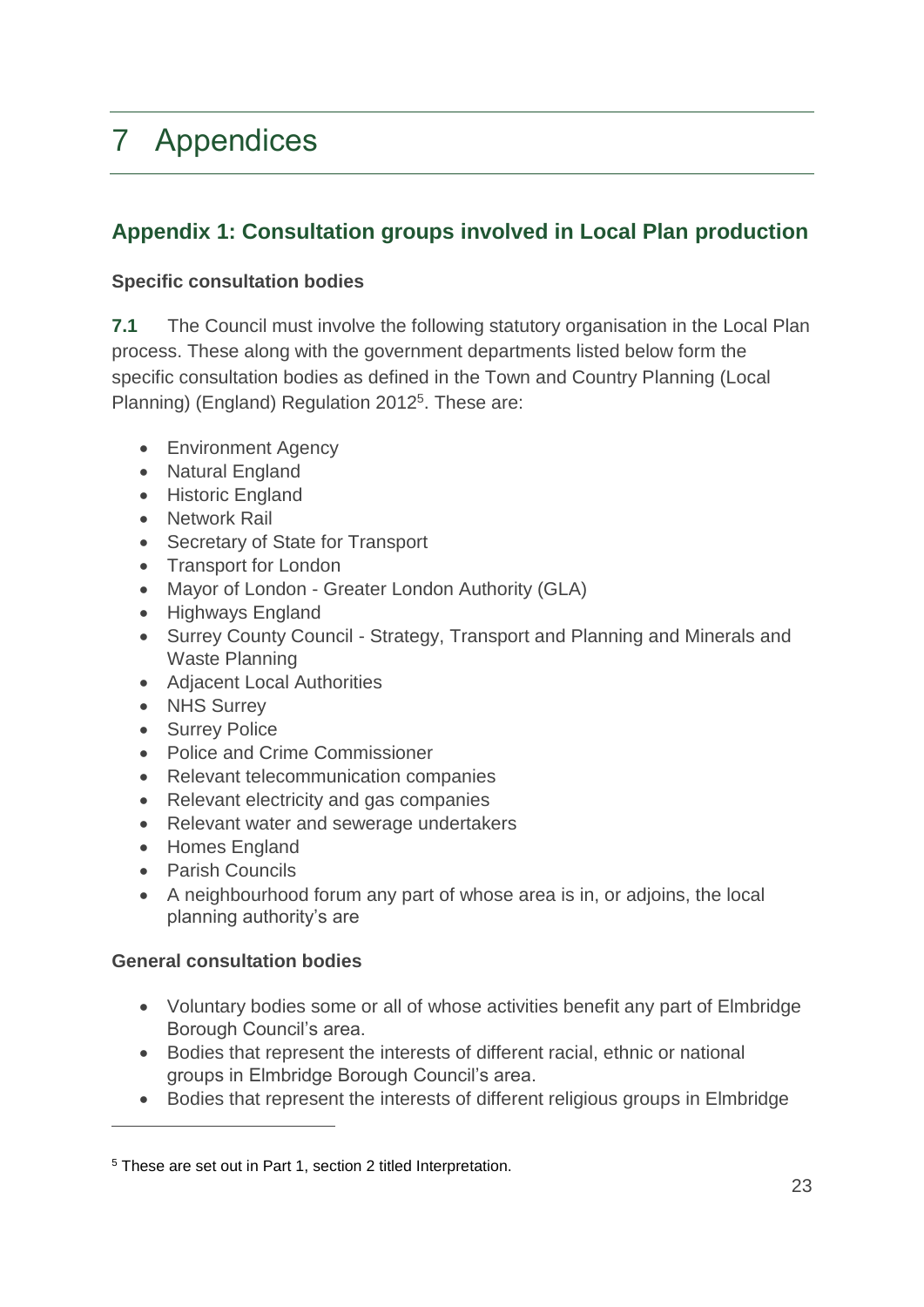Borough Council's area.

- Bodies which represent the interests of disabled persons in Elmbridge Borough Council's area.
- Bodies which represent the interests of persons carrying on business in Elmbridge Borough Council's area.

#### **Other consultees**

**7.2** There are many other bodies and individuals registered on the planning consultation database. These have been grouped and include:

- Members of Parliament.
- Environment and nature, historic groups, Conservation Area Advisory **Committees**
- Landowners, Estate agents (residential and commercial).
- Local businesses, business associations, chamber of commerce, commercial companies.
- Individual residents, residents associations, local strategic partnership, parish councils, community groups, societies and political parties.
- Councillors Local and County.
- Planning Officers in other local authorities, developers, agents, planning consultants, architects, surveyors, landscape architects, housing associations.
- Disabled groups, public agencies, charity organisations, voluntary organisations, ethic groups, care providers, health providers, leisure groups, minority groups, religious groups, sports bodies, young people, allotments, police, older people, faith groups, equalities, community support.
- Infrastructure providers, schools and education institutes, transport groups,
- Government departments.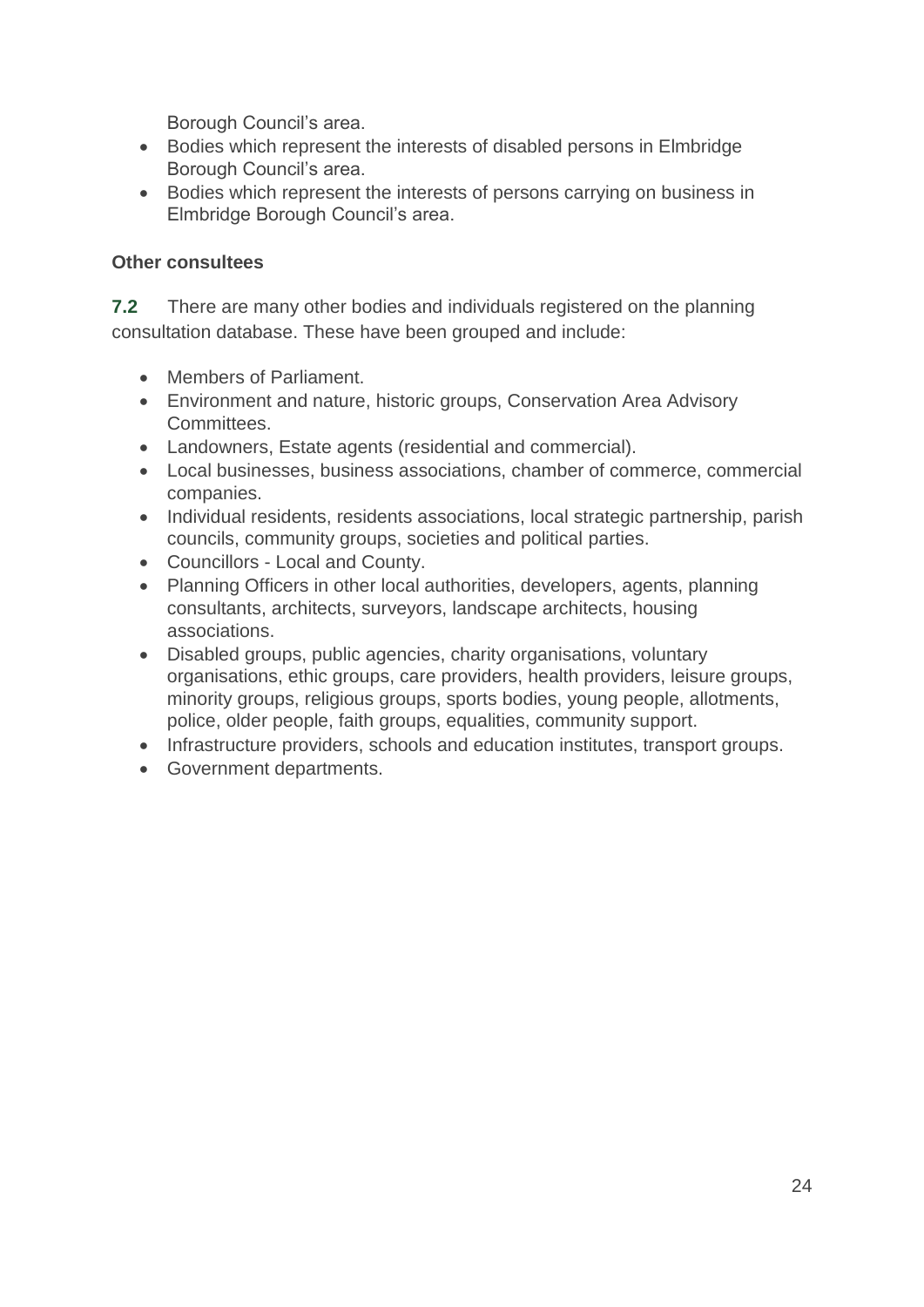## <span id="page-24-0"></span>**Appendix 2: Public Involvement in Local Plans**

| <b>Key stages</b>                                                                                                                                                                                                                                                                                                          | <b>Involvement</b><br>Level                                                                                | <b>Public/Stakeholder involvement</b><br>arrangements                                                                                                                                                                                                                                                                                                                                                                                                                                                                                                                                                                                                                                                                                                                                                                                                                           |
|----------------------------------------------------------------------------------------------------------------------------------------------------------------------------------------------------------------------------------------------------------------------------------------------------------------------------|------------------------------------------------------------------------------------------------------------|---------------------------------------------------------------------------------------------------------------------------------------------------------------------------------------------------------------------------------------------------------------------------------------------------------------------------------------------------------------------------------------------------------------------------------------------------------------------------------------------------------------------------------------------------------------------------------------------------------------------------------------------------------------------------------------------------------------------------------------------------------------------------------------------------------------------------------------------------------------------------------|
| 1. Evidence<br>gathering<br>The information<br>needed for the<br>plan is prepared<br>and potential<br>issues identified.                                                                                                                                                                                                   | Asking what<br>$\overline{\phantom{0}}$<br>you think?<br>Deciding<br>$\overline{\phantom{0}}$<br>together. | Early involvement of relevant<br>$\bullet$<br>stakeholders.<br>Hold focus group sessions where<br>$\bullet$<br>necessary to help decide issues to<br>be included in the plan.<br>Writing to statutory environment<br>$\bullet$<br>bodies to initiate Sustainability<br>Appraisal screening.                                                                                                                                                                                                                                                                                                                                                                                                                                                                                                                                                                                     |
| 2. Preparing a<br>draft Local Plan<br>The information<br>gathered at the<br>first stage is taken<br>into account in the<br>drafting of detailed<br>policies and<br>allocations.<br>Depending of the<br>level of<br>complexity, the<br>draft Local Plan<br>stage may involve<br>more than one<br>period of<br>consultation. | Asking what<br>you think?                                                                                  | Publish draft documents for<br>consultation for a minimum of six<br>weeks, and, at the start of the<br>consultation period:<br>publish the Sustainability Scoping<br>Report or Appraisal as<br>appropriate;<br>inform specific consultation bodies;<br>$\bullet$<br>inform relevant consultation<br>bodies, other interested bodies<br>and individuals on the consultation<br>database;<br>publish electronic copies of<br>$\bullet$<br>consultation documents on the<br>Council's website;<br>make hard copies of consultation<br>$\bullet$<br>documents available for<br>inspection at the Civic Centre and<br>Borough libraries;<br>issue press release in local paper;<br>issue public notice in local<br>newspaper;<br>add consultation information on<br>Council's social media sites; and<br>arrange public meetings,<br>exhibitions and focus groups as<br>appropriate. |

## **Stage 1: Preparation/Early Engagement**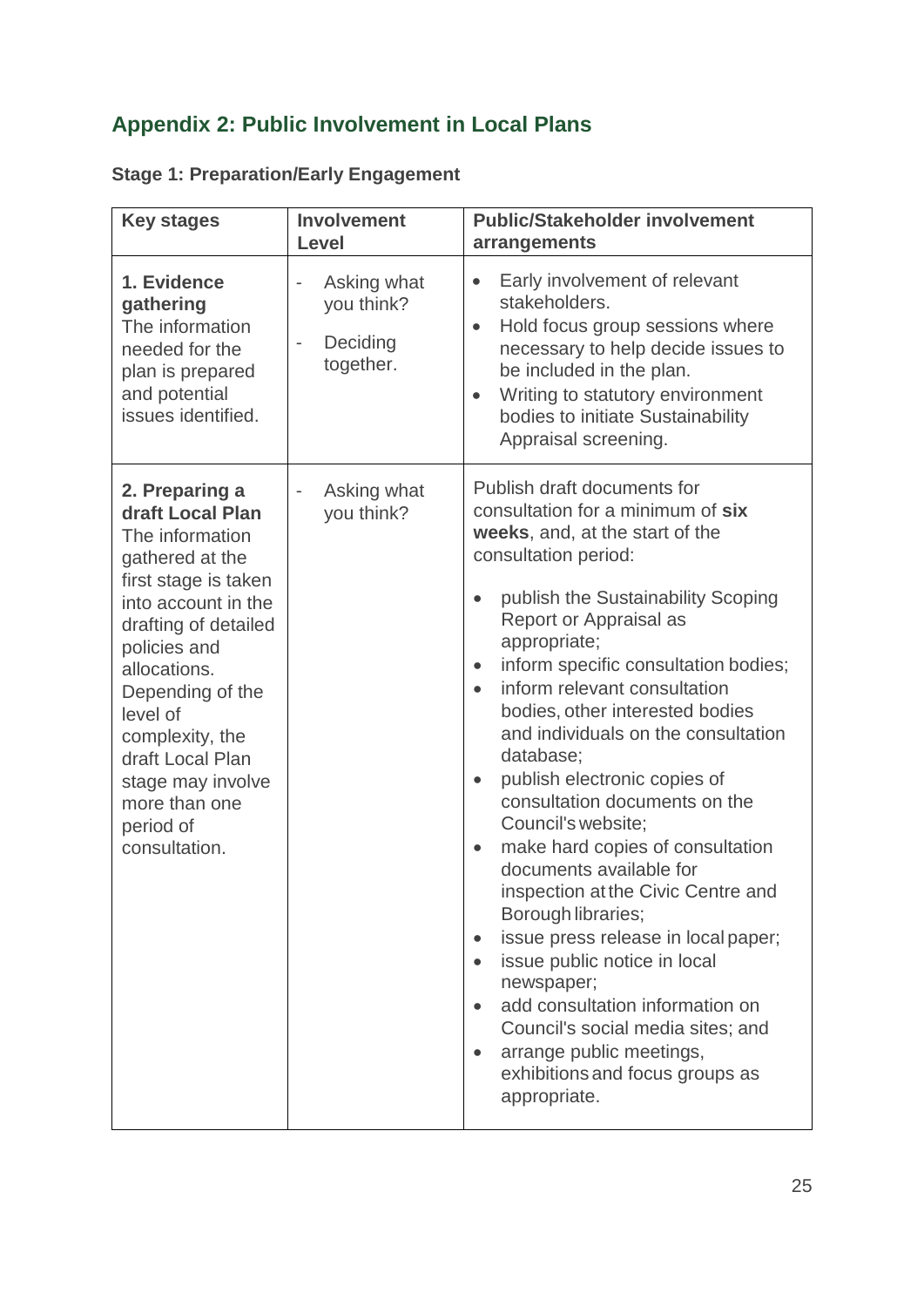| 3. Publication of<br>the proposed<br>submission<br>The Local Plan is<br>finalised and                                                                         | Asking what<br>$\overline{\phantom{a}}$<br>you think? | Publish the Local Plan and relevant<br>documents for consultation for a<br>minimum of six weeks, and, at the start<br>of the consultation period:<br>publish a statement of<br>$\bullet$                                                                                                                                                                                                                                                                                                                                                                                                                                                                                                                                                                                                                                                                                                                                                                                          |
|---------------------------------------------------------------------------------------------------------------------------------------------------------------|-------------------------------------------------------|-----------------------------------------------------------------------------------------------------------------------------------------------------------------------------------------------------------------------------------------------------------------------------------------------------------------------------------------------------------------------------------------------------------------------------------------------------------------------------------------------------------------------------------------------------------------------------------------------------------------------------------------------------------------------------------------------------------------------------------------------------------------------------------------------------------------------------------------------------------------------------------------------------------------------------------------------------------------------------------|
| published for a last<br>stage of<br>consultation.<br>Comments at this<br>stage will only be<br>sought on<br>soundness and<br>legal compliance<br>of the plan. |                                                       | representations procedure;<br>publish the Sustainability<br>$\bullet$<br>Appraisal report for consultation;<br>publish a Consultation Statement<br>$\bullet$<br>summarising all comments<br>received from the previous stages<br>and how the comments have<br>been considered and taken into<br>account;<br>publish relevant supporting<br>$\bullet$<br>documents;<br>inform specific consultation bodies;<br>$\bullet$<br>inform relevant consultation<br>$\bullet$<br>bodies, other interested bodies<br>and individuals on the consultation<br>database;<br>make hard copies of consultation<br>$\bullet$<br>documents available for<br>inspection at the Civic Centre and<br>Borough libraries;<br>issue public notice in local<br>$\bullet$<br>newspaper;<br>issue press release in local paper;<br>$\bullet$<br>add consultation information on<br>$\bullet$<br>Council's social media sites; and<br>arrange exhibition or presentation to<br>interest groups if necessary. |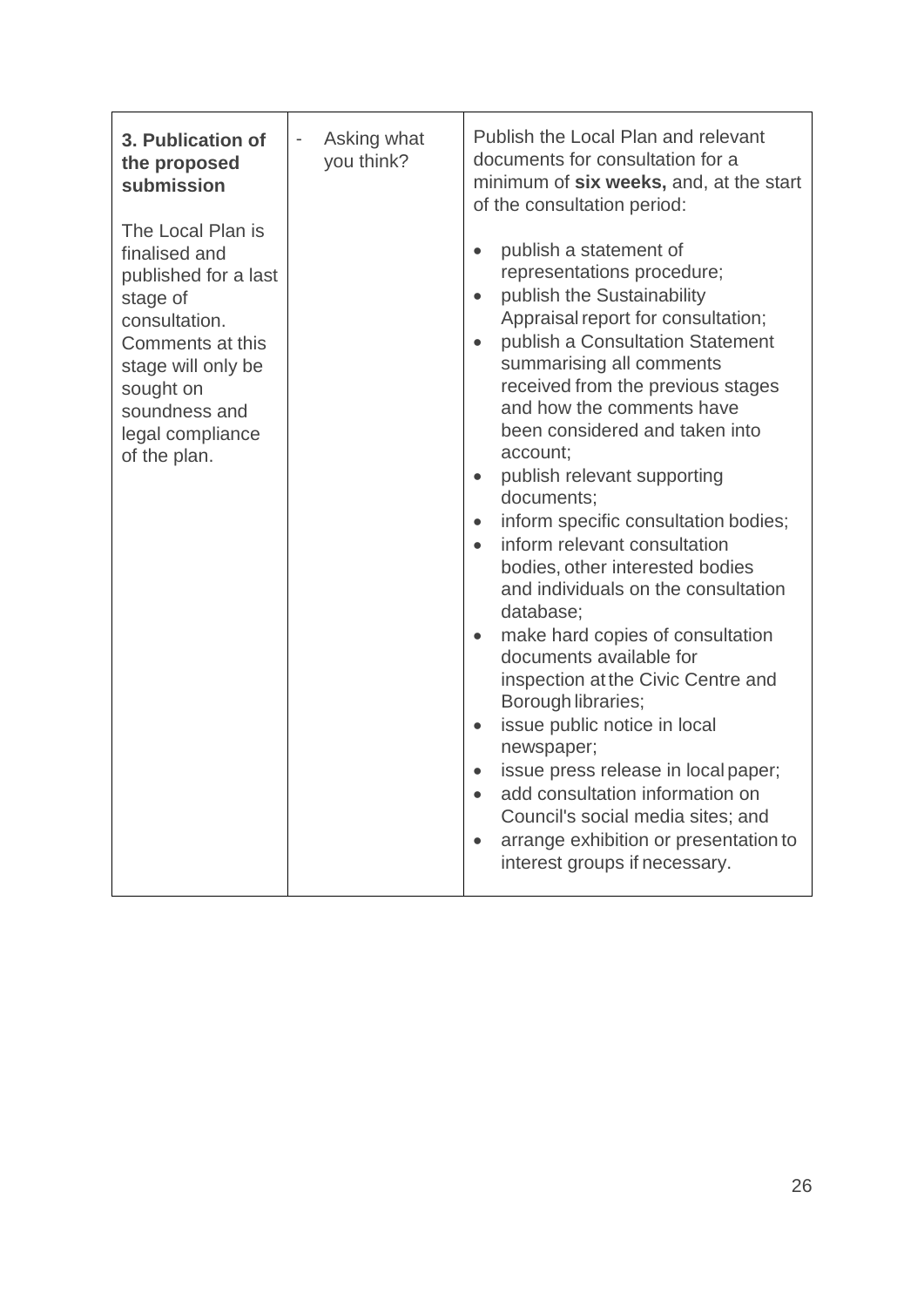| 4. Examination<br>The Local Plan will<br>be examined by an<br>independent<br>Planning<br>Inspector. The<br>examiner may call<br>a public hearing. | <b>No</b><br>$\overline{a}$<br>Involvement. | The draft Local Plan, all supporting<br>documents and the comments<br>received from public consultation are<br>submitted to the Secretary of State,<br>who appoints an independent<br>Planning Inspector. The draft Local<br>Plan can be inspected at the Civic<br>Centre on request.<br>The Local Plan and the comments<br>received are examined by the<br>Planning Inspector, followed by the<br>Inspector's report.                                                                                                                                                                                                                                                                                                                                                                                                                                                                                                                                                                                   |
|---------------------------------------------------------------------------------------------------------------------------------------------------|---------------------------------------------|----------------------------------------------------------------------------------------------------------------------------------------------------------------------------------------------------------------------------------------------------------------------------------------------------------------------------------------------------------------------------------------------------------------------------------------------------------------------------------------------------------------------------------------------------------------------------------------------------------------------------------------------------------------------------------------------------------------------------------------------------------------------------------------------------------------------------------------------------------------------------------------------------------------------------------------------------------------------------------------------------------|
| 5. Adoption<br>The Local Plan is<br>adopted following<br>the consideration<br>of the<br>recommendations<br>in the Inspector's<br>report.          | Keeping you<br>informed.                    | Make the Inspector's report<br>$\bullet$<br>available for inspection on the<br>Council's website and at the Civic<br>Centre.<br>Inform consultees who previously<br>$\bullet$<br>made representations about the<br>availability of the Inspector's report.<br>Following adoption of the Local Plan,<br>we will:<br>Publish the Local Plan, make<br>electronic copies available on the<br>Council's website and a hard copy<br>will be available for inspection at<br>the Civic Centre.<br>Publish the Adoption Statement in<br>local newspaper.<br>Send Adoption Statement to<br>specific and general consultees<br>and those who made<br>representations at previous<br>stages or those who have asked<br>to be notified of the adoption.<br>Make the Sustainability Appraisal<br>and other supporting documents<br>available for inspection at the<br>Civic Centre for six weeks after<br>adoption.<br>Provide information about the<br>adoption of the Local Plan on<br>Council's social media sites. |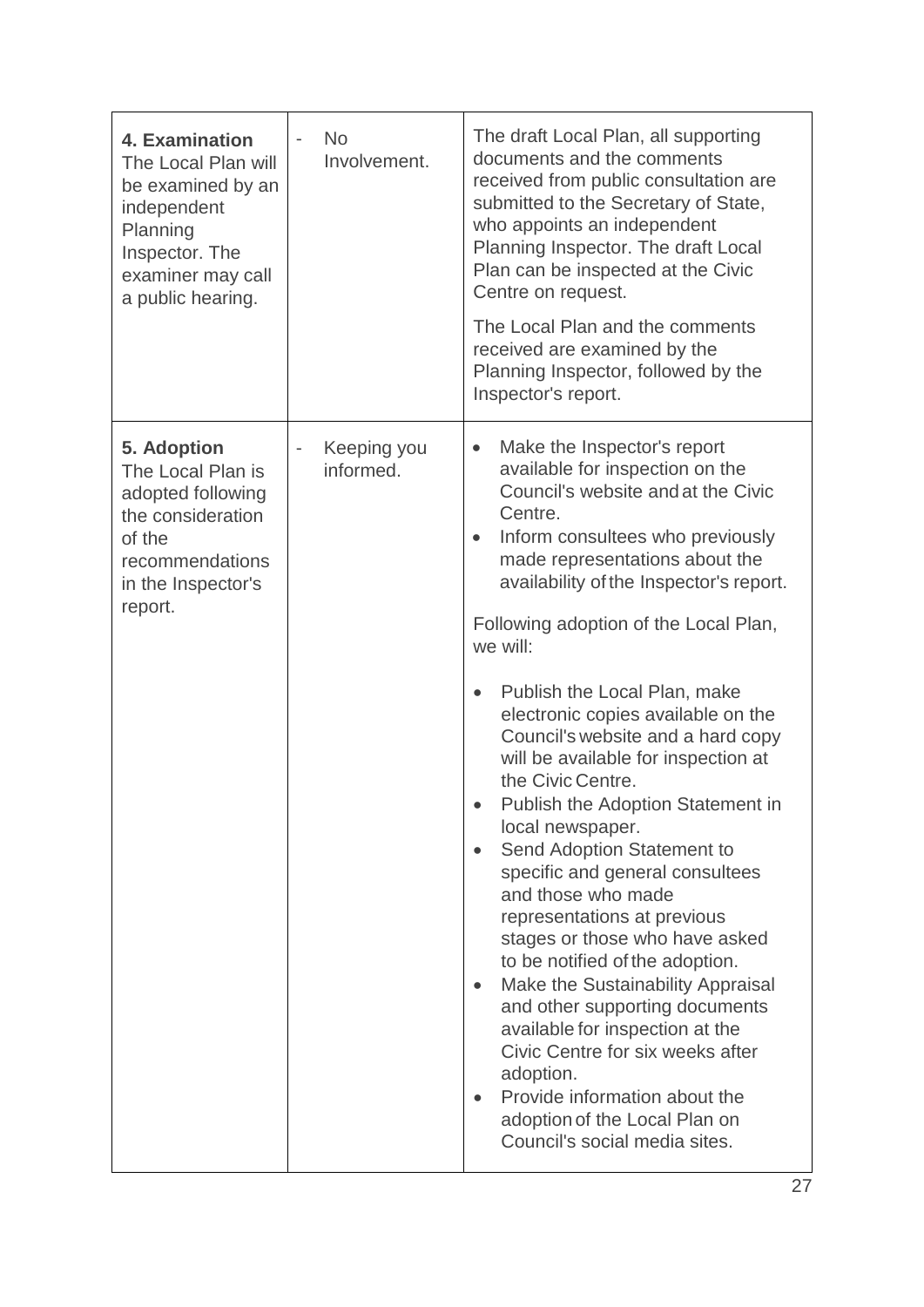## <span id="page-27-0"></span>**Appendix 3: Public Involvement in Supplementary Planning Documents**

| <b>Key Stages</b>                                                                                                                                                       | <b>Involvement</b><br>Level                                                                              | <b>Public/stakeholder involvement</b><br>arrangements                                                                                                                                                                                                                                                                                                                                                                                                                                                                                                                                                                                                                                                                                                                                                      |
|-------------------------------------------------------------------------------------------------------------------------------------------------------------------------|----------------------------------------------------------------------------------------------------------|------------------------------------------------------------------------------------------------------------------------------------------------------------------------------------------------------------------------------------------------------------------------------------------------------------------------------------------------------------------------------------------------------------------------------------------------------------------------------------------------------------------------------------------------------------------------------------------------------------------------------------------------------------------------------------------------------------------------------------------------------------------------------------------------------------|
| 1. Pre-<br>production/<br>evidence<br>gathering<br>The information<br>needed for<br>the document to be<br>prepared and<br>potential issues<br>need to be<br>identified. | Asking you<br>$\qquad \qquad \blacksquare$<br>what you think.<br>Deciding<br>$\blacksquare$<br>together. | <b>Engaging relevant</b><br>$\bullet$<br>stakeholders in deciding the<br>level of detail to be included in<br>the document and to identify<br>key issues that need to be<br>addressed.<br>Where necessary, preliminary<br>$\bullet$<br>consultations will be carried<br>out prior to the publication of<br>draft SPDs.                                                                                                                                                                                                                                                                                                                                                                                                                                                                                     |
| 2. Draft SPDs<br>A draft SPD is<br>prepared following<br>the initial evidence<br>gathering stage.                                                                       | Asking you<br>$\qquad \qquad \blacksquare$<br>what you think.                                            | <b>Publish the Draft SPD for</b><br>consultation for a minimum of four<br>weeks, and, at the start of the<br>consultation period:<br>make electronic copies of the<br>document and supporting<br>documents available on the<br>Council's website;<br>make a hard copy of the plan<br>$\bullet$<br>available for inspection at the Civic<br>Centre;<br>inform relevant specific and<br>$\bullet$<br>general consultees and those on<br>the consultation database (this will<br>be done by email where possible:<br>postal mailing will be used where<br>there is no email address on the<br>database);<br>issue a press release if<br>appropriate;<br>provide consultation information on<br>Council's social media sites;<br>Arrange exhibitions or<br>presentations to interest groups if<br>appropriate. |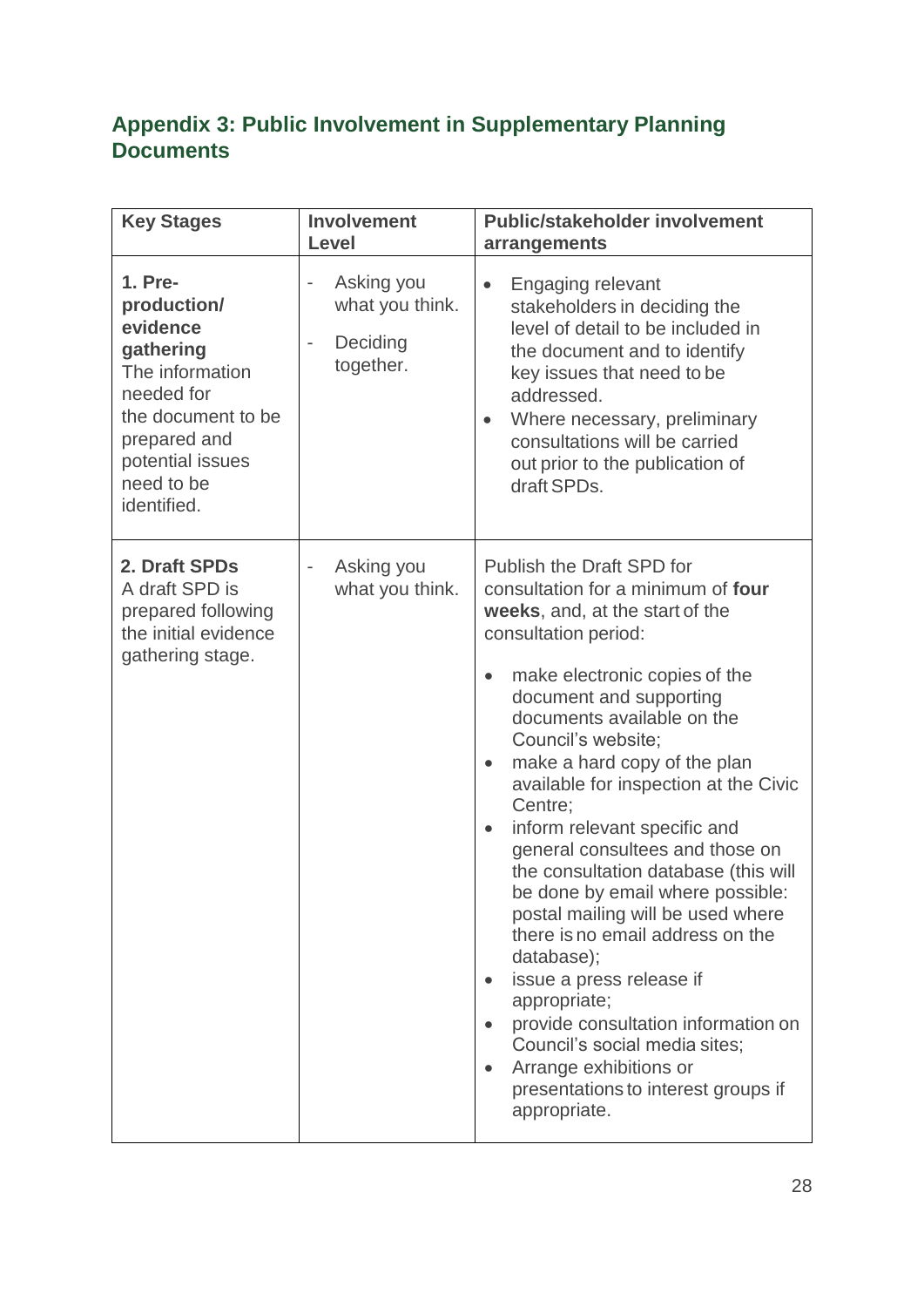| 3. Adoption<br>The Council will<br>consider the<br>representations<br>received through<br>the consultations<br>and make any<br>amendments<br>necessary before<br>adopting the SPD. | Keeping you<br>informed. | Publish the SPD – make<br>$\bullet$<br>electronic copies and any<br>supporting documents available<br>on the Council's website and a<br>hard copy available for<br>inspection at the Civic Centre.<br>Publish a consultation statement<br>$\bullet$<br>summarising all comments<br>received from the previous<br>stages and how the comments<br>were considered and taken into<br>account.<br>Send an Adoption Statement to<br>$\bullet$<br>those who have made<br>representations during the<br>previous consultations and<br>those who have asked to be<br>notified of the adoption of the<br>SPD.<br>Provide information on Council's<br>social media sites. |
|------------------------------------------------------------------------------------------------------------------------------------------------------------------------------------|--------------------------|-----------------------------------------------------------------------------------------------------------------------------------------------------------------------------------------------------------------------------------------------------------------------------------------------------------------------------------------------------------------------------------------------------------------------------------------------------------------------------------------------------------------------------------------------------------------------------------------------------------------------------------------------------------------|
|                                                                                                                                                                                    |                          |                                                                                                                                                                                                                                                                                                                                                                                                                                                                                                                                                                                                                                                                 |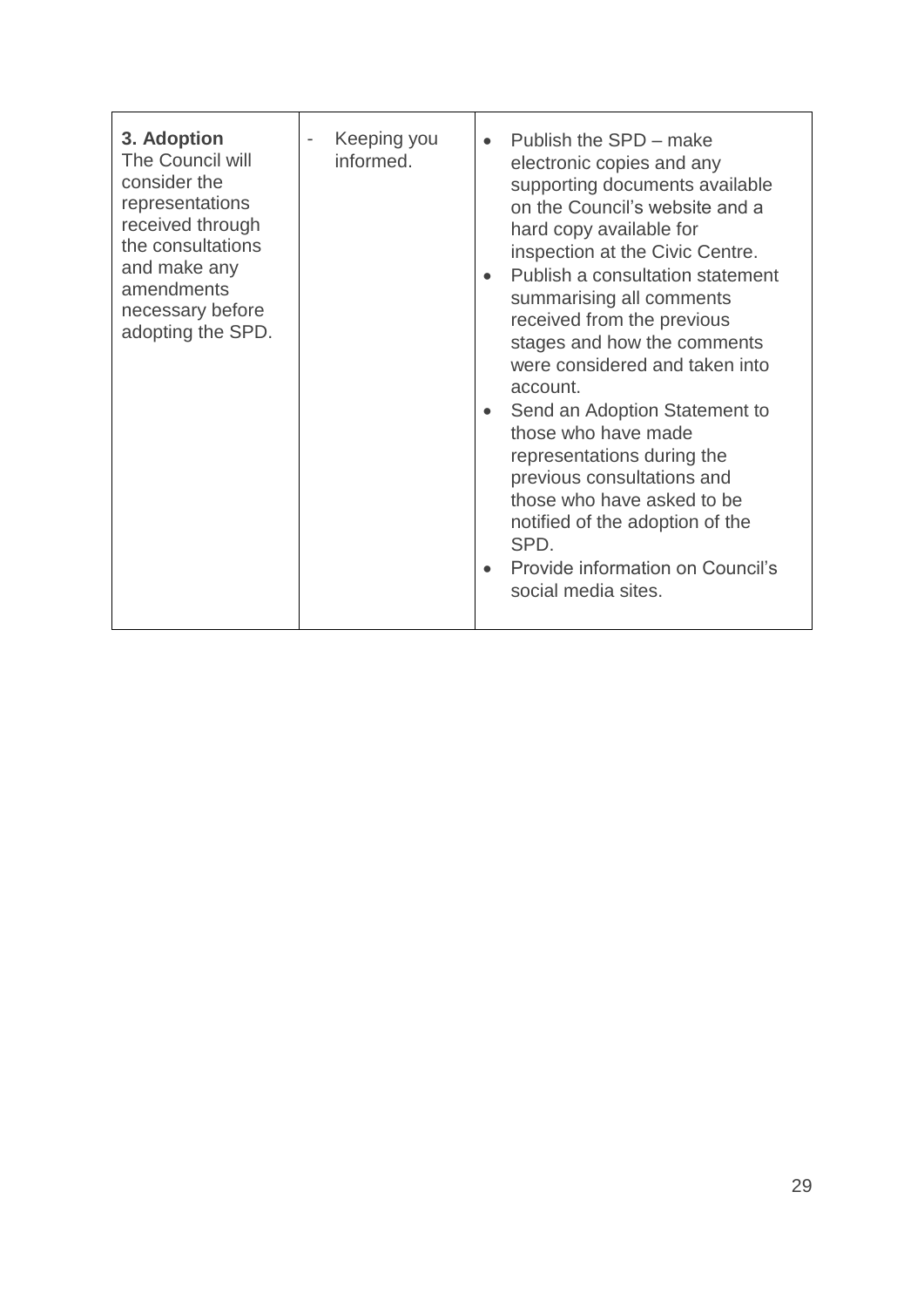## <span id="page-29-0"></span>**Appendix 4: Publicising Neighbourhood Plans**

| <b>Key stages</b>                                                                                                                                                                                                                                                                                                                                                           | <b>Involvement Level</b>                                                                                                                                                               | <b>Public/Stakeholder</b><br><b>Involvement Arrangements</b>                                                                                                                                                                                                                                                                                                                                                                                                                                                                                                                                                                                                                                                                                                                                                                                                                          |
|-----------------------------------------------------------------------------------------------------------------------------------------------------------------------------------------------------------------------------------------------------------------------------------------------------------------------------------------------------------------------------|----------------------------------------------------------------------------------------------------------------------------------------------------------------------------------------|---------------------------------------------------------------------------------------------------------------------------------------------------------------------------------------------------------------------------------------------------------------------------------------------------------------------------------------------------------------------------------------------------------------------------------------------------------------------------------------------------------------------------------------------------------------------------------------------------------------------------------------------------------------------------------------------------------------------------------------------------------------------------------------------------------------------------------------------------------------------------------------|
| 1. Neighbourhood Area<br><b>Application</b><br>A Neighbourhood Forum<br>or other prospective<br>neighbourhood planning<br>body applies to the<br>Council to designate a<br>Neighbourhood Area for<br>which they propose to<br>prepare a Neighbourhood<br>Plan.<br>The Council publicises the<br>application and invites<br>representations over a<br>minimum 6 week period. | Asking you what<br>$\qquad \qquad -$<br>you think.<br>Keeping you<br>$\overline{a}$<br>informed.<br>Supporting<br>$\overline{\phantom{0}}$<br>independent<br>community<br>initiatives. | Publish the Neighbourhood<br>Area Proposal and invite<br>representations for a<br>minimum of six weeks, and,<br>at the start of the period,<br>make electronic copies of the<br>proposal documentation<br>available on the Council's<br>website:<br>make a hard copy of<br>$\bullet$<br>the proposal<br>documentation<br>available at the Civic<br>Centre for inspection;<br>inform relevant specific<br>$\bullet$<br>and general consultees<br>and those on the<br>consultation database<br>who may have an<br>interest in the proposal<br>(this will be done by<br>email where possible:<br>postal mailing will be<br>used where there is no<br>email address on the<br>database);<br>issue a press release<br>$\bullet$<br>relating to the proposal if<br>appropriate;<br>add information about<br>$\bullet$<br>how to respond to the<br>proposal on the<br>Council's social media |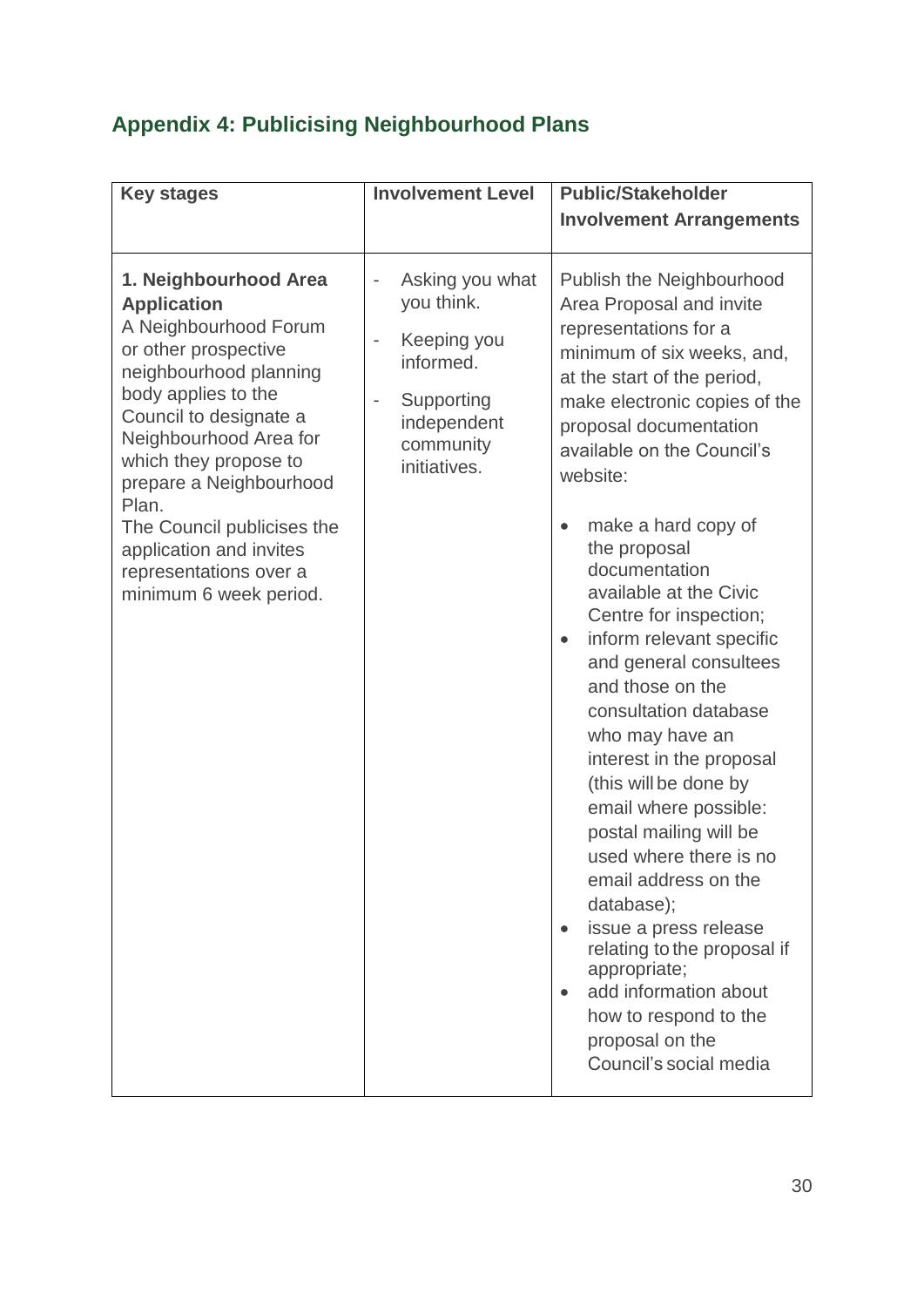| <b>Key stages</b>                                                                                                                                                                                                                                       | <b>Involvement Level</b>                                                                                                              | <b>Public/Stakeholder</b>                                                                                                                                                                                                                                                                                                                                                                                                                                                                                                                                                                                                                                                            |
|---------------------------------------------------------------------------------------------------------------------------------------------------------------------------------------------------------------------------------------------------------|---------------------------------------------------------------------------------------------------------------------------------------|--------------------------------------------------------------------------------------------------------------------------------------------------------------------------------------------------------------------------------------------------------------------------------------------------------------------------------------------------------------------------------------------------------------------------------------------------------------------------------------------------------------------------------------------------------------------------------------------------------------------------------------------------------------------------------------|
|                                                                                                                                                                                                                                                         |                                                                                                                                       | <b>Involvement Arrangements</b>                                                                                                                                                                                                                                                                                                                                                                                                                                                                                                                                                                                                                                                      |
| 2. Submission of a<br><b>Neighbourhood Plan</b><br>The Neighbourhood<br>Forum submits the<br>Neighbourhood Plan to<br>the Council. The<br><b>Council invites</b><br>representations on the<br>submitted plan over a<br>minimum 6-week<br>period.        | Asking you what<br>$\overline{\phantom{0}}$<br>you think.<br>Supporting<br>$\overline{a}$<br>independent<br>community<br>initiatives. | Publish the submitted Plan<br>and invite representations for<br>a minimum of 6 weeks, and,<br>at the start of the period,<br>make electronic copies of<br>the submitted Plan available<br>on the Council's website;<br>make a hard copy of the<br>$\bullet$<br>submitted Plan available<br>at the Civic Centre for<br>inspection;<br>inform relevant specific<br>$\bullet$<br>and general consultees<br>and those on the<br>consultation database, as<br>above;<br>issue a press release<br>$\bullet$<br>relating to the<br>Neighbourhood Plan if<br>appropriate;<br>provide information about<br>$\bullet$<br>how to respond to the<br>Plan on the Council's<br>social media sites. |
| 3. Publication of<br>examiners report<br>The Council publishes the<br>report of the examination<br>into the submitted<br>Neighbourhood Plan and<br>the decision of the Council<br>as to whether or not it<br>accepts the examiner's<br>recommendations. | Keeping you<br>informed.                                                                                                              | make electronic copies of<br>$\bullet$<br>the examiner's report<br>and decision statement<br>available on the<br>Council's website;<br>make hard copies of the<br>$\bullet$<br>examiner's report and<br>decision statement<br>available at the Civic<br>Centre and Borough<br>libraries for inspection;<br>inform relevant specific<br>$\bullet$<br>and general consultees<br>and those on the<br>consultation database, as                                                                                                                                                                                                                                                          |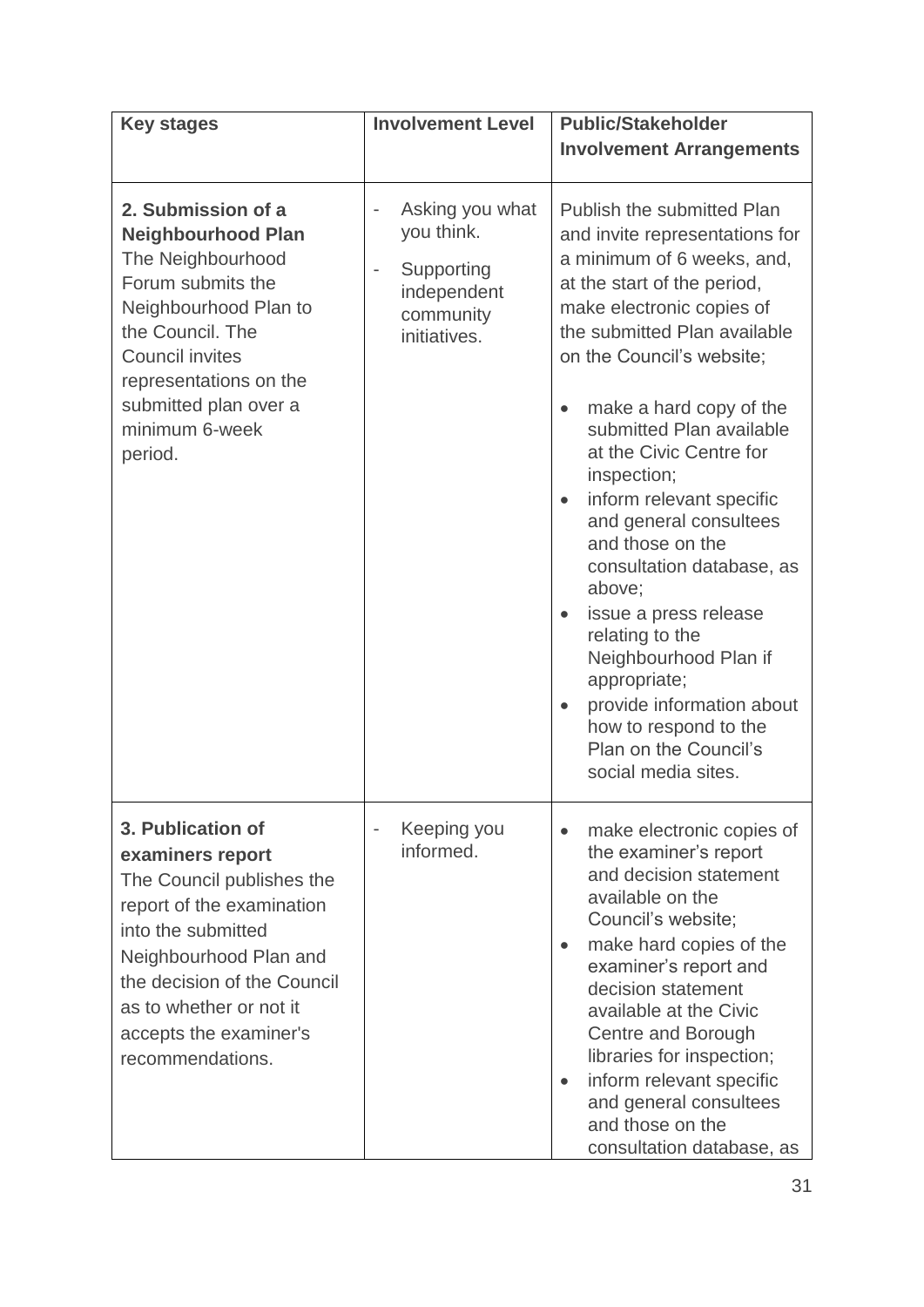| <b>Key stages</b>                                                                                                                                                                                                                                                                   | <b>Involvement Level</b>                                                                                                         | <b>Public/Stakeholder</b>                                                                                                                                                                                                                                                                                                                                                                                                                                                                                                                     |
|-------------------------------------------------------------------------------------------------------------------------------------------------------------------------------------------------------------------------------------------------------------------------------------|----------------------------------------------------------------------------------------------------------------------------------|-----------------------------------------------------------------------------------------------------------------------------------------------------------------------------------------------------------------------------------------------------------------------------------------------------------------------------------------------------------------------------------------------------------------------------------------------------------------------------------------------------------------------------------------------|
|                                                                                                                                                                                                                                                                                     |                                                                                                                                  | <b>Involvement Arrangements</b>                                                                                                                                                                                                                                                                                                                                                                                                                                                                                                               |
|                                                                                                                                                                                                                                                                                     |                                                                                                                                  | above;<br>provide information about<br>the examiner's report and<br>decision on the Council's<br>social media sites.                                                                                                                                                                                                                                                                                                                                                                                                                          |
| 4. Referendum<br>information statement<br>The Council publishes the<br>Referendum Information<br>Statement and specified<br>documents, setting out the<br>date and procedure for the<br>Neighbourhood Plan<br>referendum. A minimum of<br>28 working days' notice will<br>be given. | Keeping you<br>$\overline{a}$<br>informed.                                                                                       | make electronic copies of<br>$\bullet$<br>the referendum<br>information statement<br>and documentation<br>available on the<br>Council's website;<br>make hard copies of the<br>$\bullet$<br>referendum information<br>statement and<br>documentation available<br>at the Civic Centre for<br>inspection;<br>inform relevant specific<br>$\bullet$<br>and general consultees<br>and those on the<br>consultation database,<br>as above;<br>provide information about<br>$\bullet$<br>the referendum on the<br>Council's social media<br>sites. |
| 5. "Making" of the<br>neighbourhood plan<br>The Council confirms that<br>The Neighbourhood Plan<br>has come into effect (has<br>been "made"). <sup>6</sup>                                                                                                                          | Keeping you<br>$\overline{\phantom{0}}$<br>informed.<br>Supporting<br>$\overline{a}$<br>independent<br>community<br>initiatives. | Publish the<br>$\bullet$<br>Neighbourhood Plan-<br>make electronic copies<br>and any supporting<br>documents available on<br>the Council's website<br>and hard copies<br>available for inspection at<br>the Civic Centre.                                                                                                                                                                                                                                                                                                                     |

 $6$  Under planning legislation, neighbourhood development plans prepared by the community are referred to as being "made" when they take legal effect. This is distinct from local plans prepared by a council or other local planning authority, which are "adopted".

 $\overline{a}$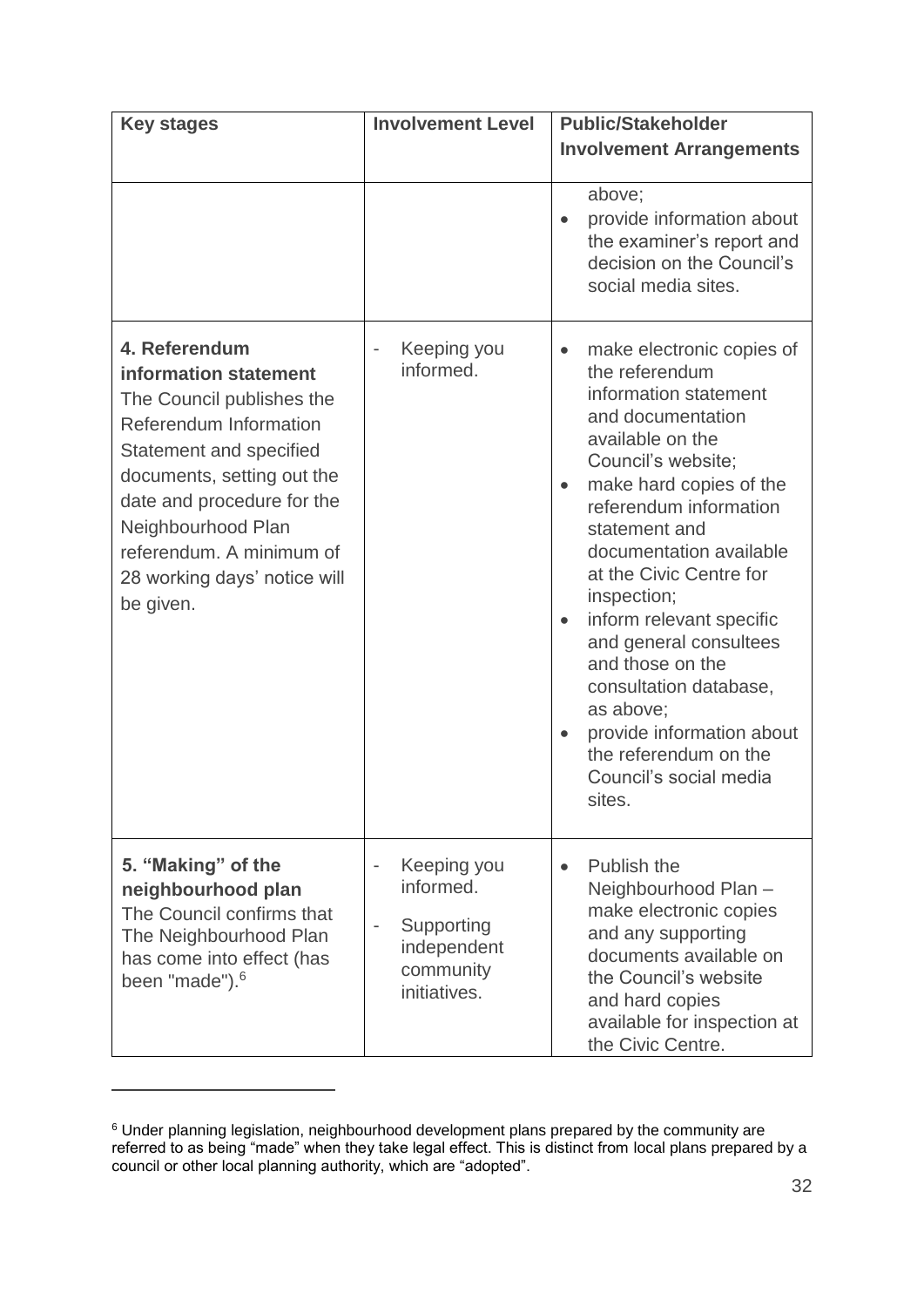<span id="page-32-0"></span>

| <b>Key stages</b> | <b>Involvement Level</b> | <b>Public/Stakeholder</b><br><b>Involvement Arrangements</b>                                                                                                                                                         |
|-------------------|--------------------------|----------------------------------------------------------------------------------------------------------------------------------------------------------------------------------------------------------------------|
|                   |                          | Notify those who have<br>asked to be informed<br>about the making of the<br>Neighbourhood plan.<br>Provide information<br>$\bullet$<br>about the 'made'<br>Neighbourhood Plan on<br>Council's social media<br>sites. |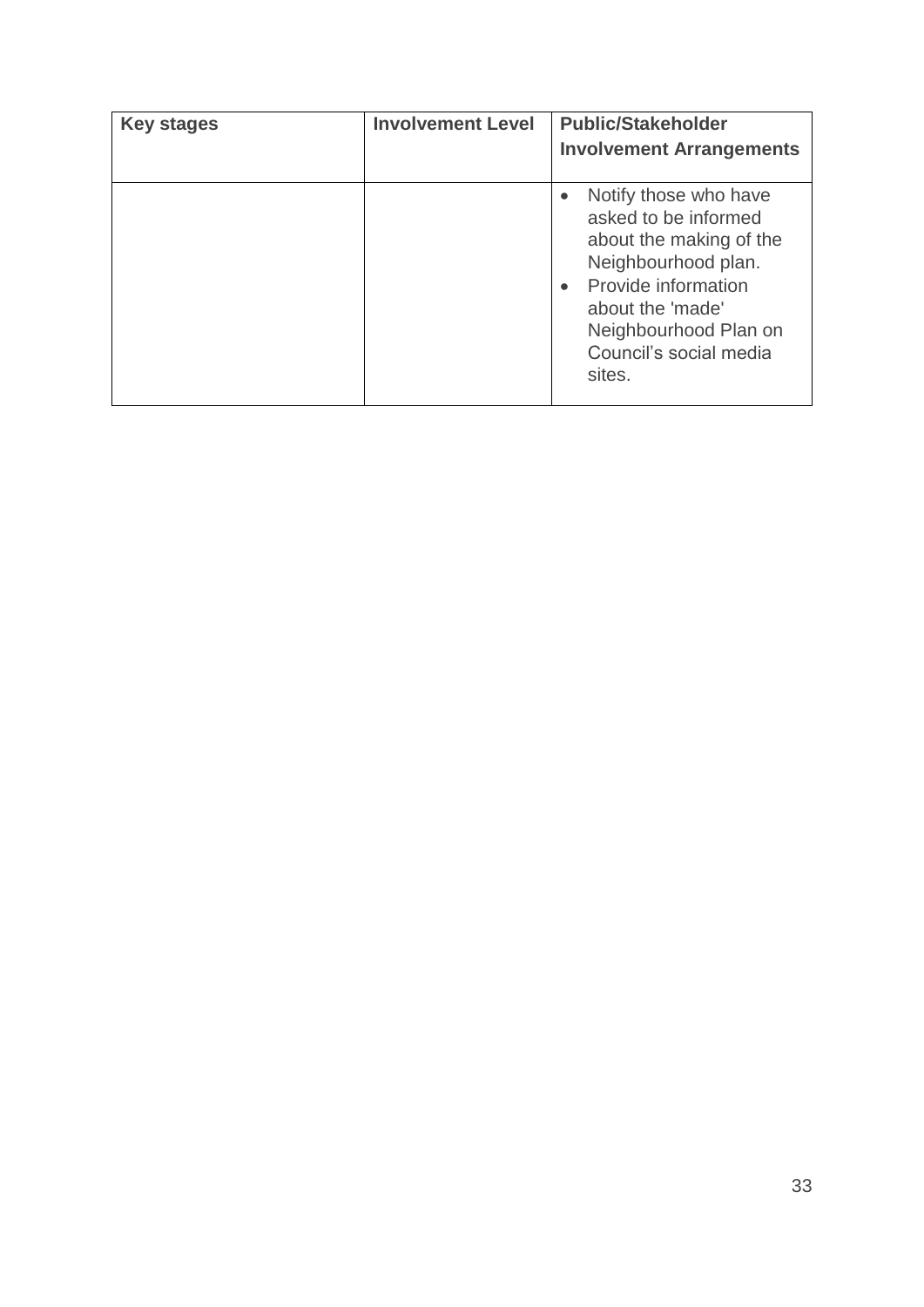## **Appendix 5: Publicity on Planning Applications**

**7.3** The table below sets out the statutory requirements for publicity on different types of planning applications. The statutory minimum requirement will always be met by the Council.

| <b>Type of development</b>                                                                                                                                                                                                                                                                                                                   | <b>Statutory</b><br>requirement | <b>Additional notification</b><br>or response to statutory<br>requirements |
|----------------------------------------------------------------------------------------------------------------------------------------------------------------------------------------------------------------------------------------------------------------------------------------------------------------------------------------------|---------------------------------|----------------------------------------------------------------------------|
| <b>Major Development: Residential</b><br>developments involving 10 or<br>more homes, or the development<br>is to be carried out on a site<br>having an area of 0.5 hectares or<br>more and it is not known whether<br>the development comprises 10 or<br>more homes. Other<br>development:1000m <sup>2</sup> floor space<br>or 1.0 hectares. | Press advert                    | <b>Planning alerts</b>                                                     |
| Applications subject to<br><b>Environmental Impact</b><br>Assessment which are<br>accompanied by an<br><b>Environmental Statement.</b>                                                                                                                                                                                                       | Press advert<br>Site notice     | <b>Planning alerts</b>                                                     |
| Application that is a departure<br>from the Local Plan.                                                                                                                                                                                                                                                                                      | Press advert<br>Site notice     | <b>Planning alerts</b>                                                     |
| Application which would affect a<br>right of way to which Part 3 of the<br>Wildlife and Countryside Act 1981<br>applies.                                                                                                                                                                                                                     | Press advert<br>Site notice     | <b>Planning alerts</b>                                                     |
| <b>Minor Development:</b><br><b>Residential development:</b><br>involving less than 10 homes.<br>Other development: floor space<br>is less than 1000m <sup>2</sup> . Change of                                                                                                                                                               | <b>Site notice</b>              | <b>Planning alerts</b>                                                     |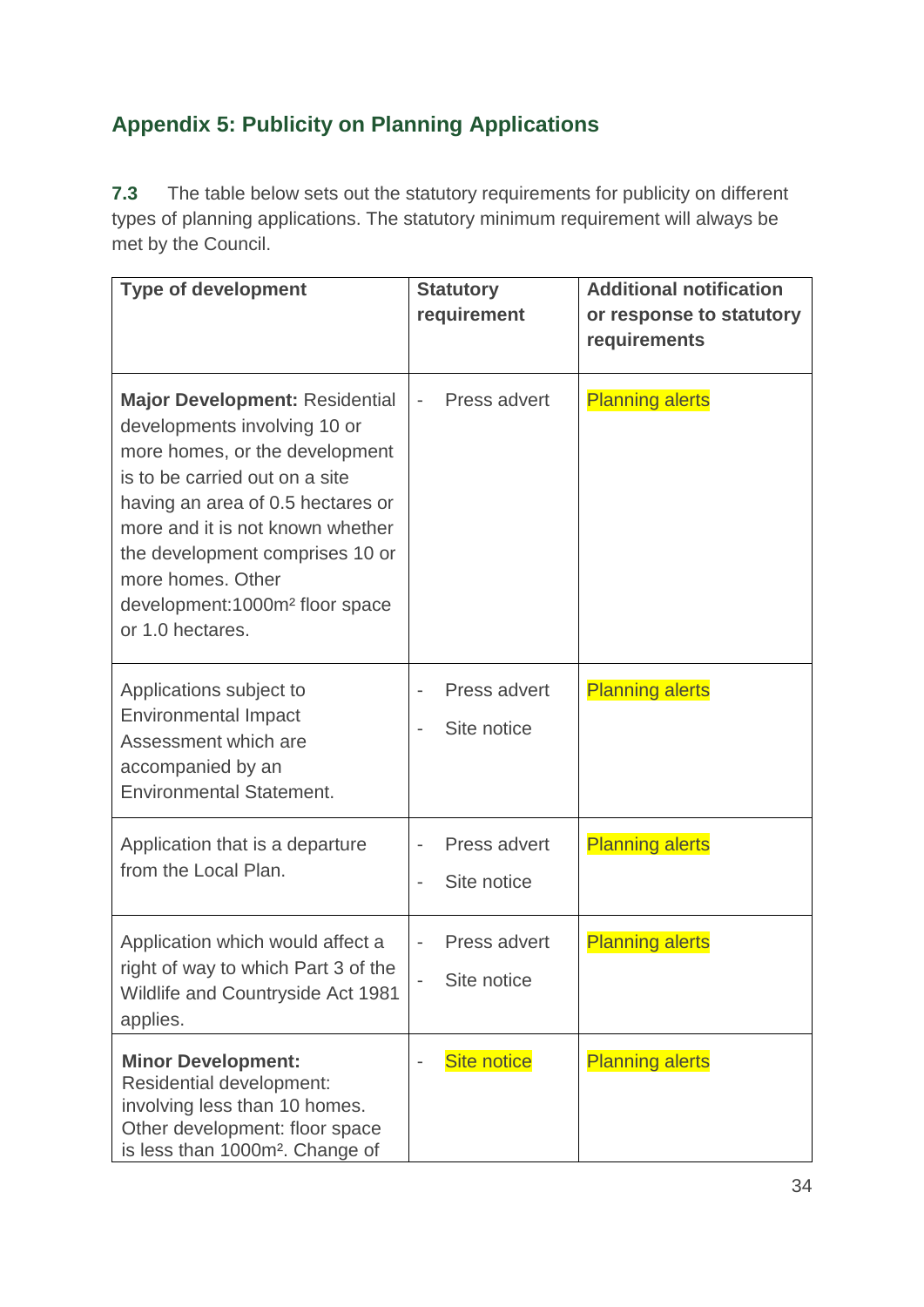| <b>Type of development</b>                                                                                                                                                               | <b>Statutory</b><br>requirement                                                     | <b>Additional notification</b><br>or response to statutory                       |
|------------------------------------------------------------------------------------------------------------------------------------------------------------------------------------------|-------------------------------------------------------------------------------------|----------------------------------------------------------------------------------|
|                                                                                                                                                                                          |                                                                                     | requirements                                                                     |
| use applications.                                                                                                                                                                        |                                                                                     |                                                                                  |
| <b>Householder developments</b>                                                                                                                                                          | <b>Site notice</b>                                                                  | <b>Planning alerts</b>                                                           |
| Development affecting the<br>setting of a Listed Building.                                                                                                                               | Press advert<br>Site notice<br>$\overline{a}$                                       | <b>Planning alerts</b>                                                           |
| Listed Building consent for works<br>affecting the exterior of the<br>building.                                                                                                          | Press advert<br>$\overline{\phantom{0}}$<br>Site notice<br>$\overline{\phantom{0}}$ | <b>Planning alerts</b>                                                           |
| Development affecting the<br>character of a Conservation<br>Area.                                                                                                                        | Press advert<br>Site notice                                                         | <b>Planning alerts</b>                                                           |
| Applications to vary or discharge<br>conditions attached to a Listed<br><b>Building Consent or</b><br>Conservation Area Consent, or<br>involving exterior works to a<br>Listed Building. | Press advert<br>$\overline{\phantom{0}}$<br>Site notice<br>$\overline{\phantom{0}}$ | <b>Planning alerts</b>                                                           |
| Applications for<br>telecommunications<br>development.                                                                                                                                   | Press advert<br>Site notice<br>$\overline{\phantom{0}}$                             | <b>Planning alerts</b>                                                           |
| <b>Prior Notification of Larger</b><br>Homes Householder Extensions <sup>7</sup>                                                                                                         | Neighbour<br>notification*                                                          | *The Council will notify<br>adjoining properties only.<br><b>Planning alerts</b> |

 $\overline{a}$ 

<sup>7</sup> Applicable between 30 May 2013 to 30 May 2019. Schedule 2, Part 1 (Class A) of the Town and Country Planning (General Permitted Development (England) Order 2015 (as amended).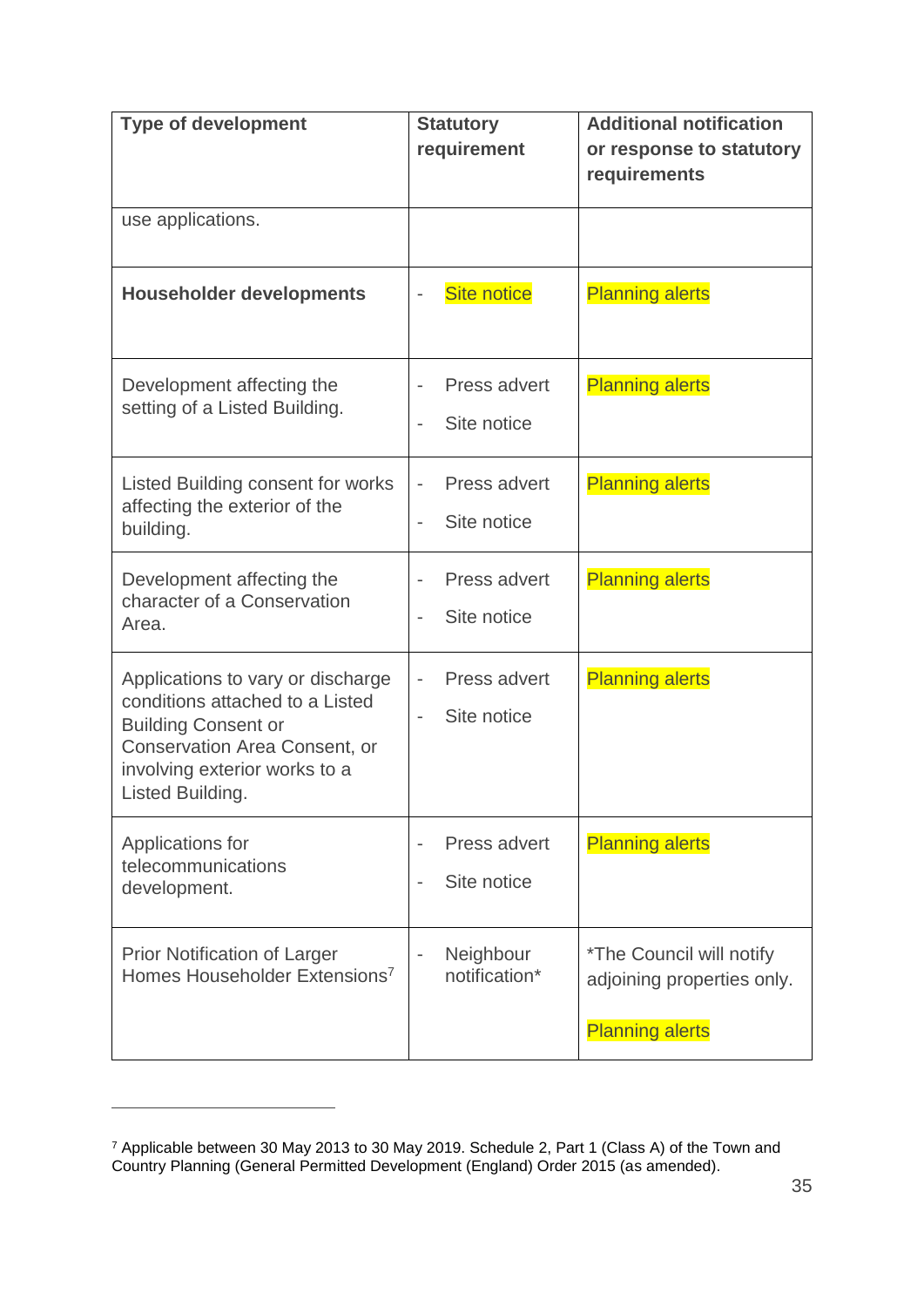| <b>Type of development</b>                                                                    | <b>Statutory</b><br>requirement | <b>Additional notification</b><br>or response to statutory<br>requirements                                                         |
|-----------------------------------------------------------------------------------------------|---------------------------------|------------------------------------------------------------------------------------------------------------------------------------|
| <b>Prior Notification of</b><br>Changes of use <sup>8</sup>                                   | Site notice*                    | *Site notice only- no<br>neighbour notifications.<br><b>Planning alerts</b>                                                        |
| Prior Approval - Agriculture,<br>Forestry, Telecoms, demolition<br>of a building <sup>9</sup> | <b>None</b>                     | A site notice will be<br>posted.<br>Neighbour notifications<br>where considered<br>relevant by officers.<br><b>Planning alerts</b> |
| Advertisement applications                                                                    | <b>None</b>                     | The Council will post a<br>site notice only for<br>advertisement<br>applications.<br><b>Planning alerts</b>                        |
| Applications for works to Trees<br>Protected by a Tree Preservation<br>Order.                 | <b>None</b>                     | Notification will be sent to<br>the owner of the tree(s) if<br>they are not the applicant.                                         |
| Notice of works to trees in<br><b>Conservation Areas.</b>                                     | <b>None</b>                     | <b>Planning alerts</b>                                                                                                             |

 $\overline{a}$ 

<sup>8</sup> Schedule 2, Part 3 of The Town and Country Planning (General Permitted Development) (England) Order 2015].

<sup>&</sup>lt;sup>9</sup> Schedule 2, Part 6, 11 and 16 of The Town and Country Planning (General Permitted Development) (England) Order 2015].